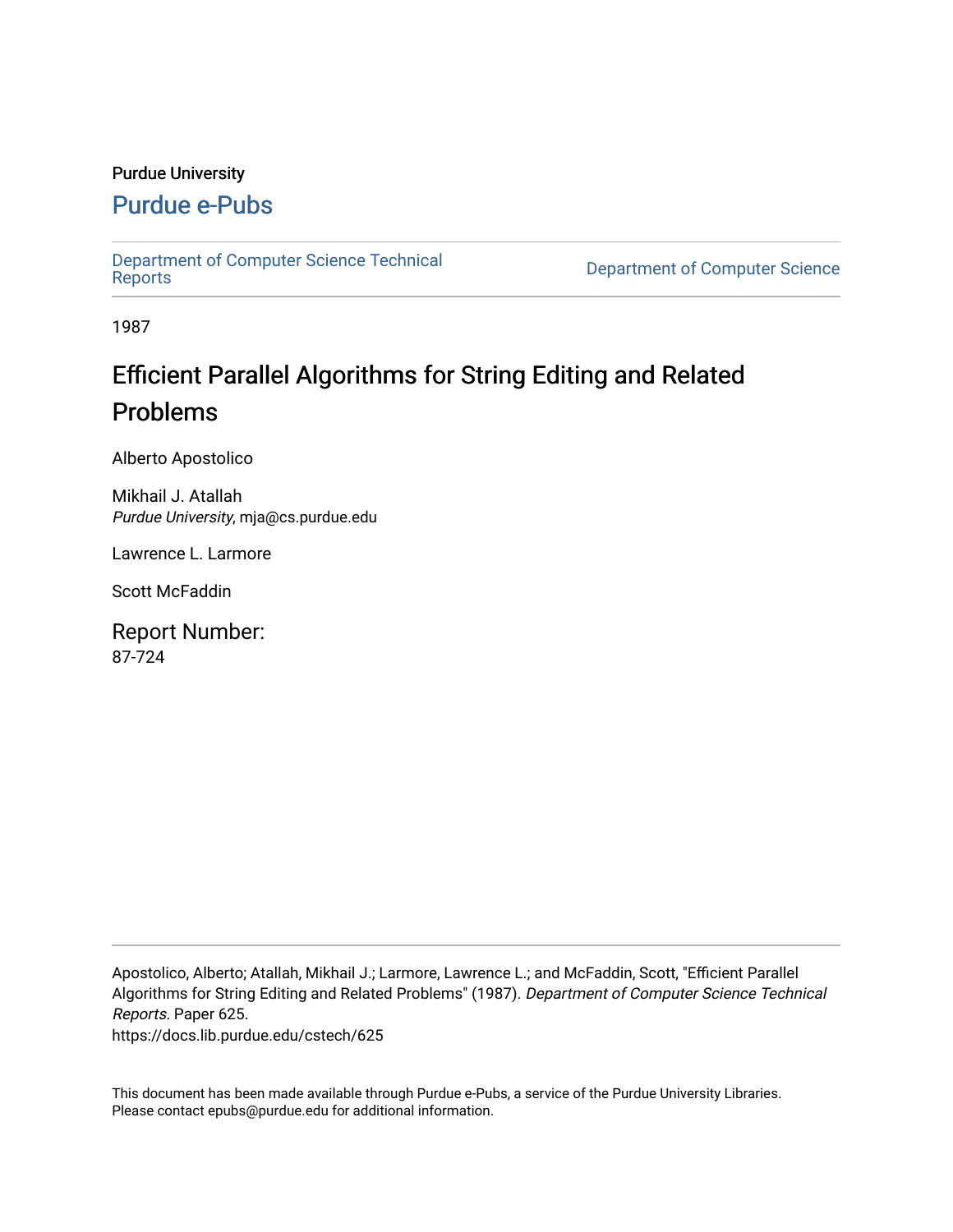## EFFICIENT PARALLEL ALGORITHMS FOR STRING EDITING AND RELATED PROBLEMS

**Alberto Apostolico** Mikhail J. Atallah **Lawrence L. Larmore Scott McFaddin**

CSD-TR-724 **November 1987 (Revised May 1990)**

 $\mathbf{r}$ 

 $\mathbf{1}$  $\ddot{\phantom{a}}$  $\frac{1}{2}$  $\frac{1}{2}$ 

 $\bar{1}$  $\frac{1}{4}$ İ t,

÷

Ţ ÷

F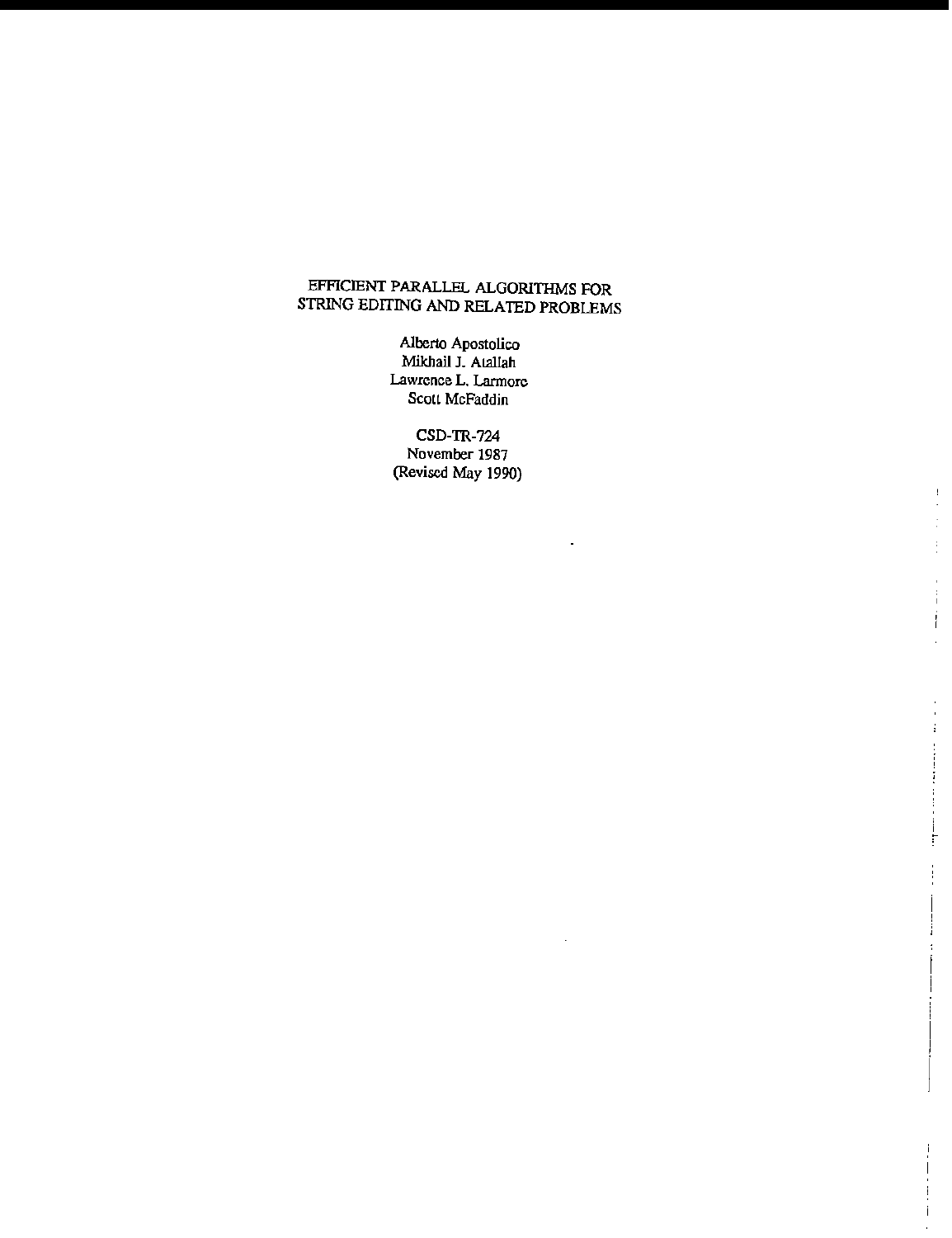## EFFICIENT PARALLEL ALGORITHMS FOR STRING EDITING AND RELATED PROBLEMS·

#### ALBERTO APOSTOLICO', MIKHAIL J. ATALLAH', LAWRENCE L. LARMORE' AND SCOTT MCFADDIN'

Abstract. The string editing problem for input strings *x* and *y* consists of transforming *x* into *y* by performing a series of weighted edit operations on *x* of overall minimum cost. An edit operation on *x* can be the deletion of a symbol from *x,* the insertion of a symbol in *x* or the substitution of a symbol of x with another symbol. This problem has a well-known  $O(|x||y|)$  time sequential solution. Efficient PRAM parallel algorithms for the string editing problem are given. If  $m = \min(|x|, |y|)$  and  $n = \max(|x|, |y|)$ , then the CREW bound is  $O(\log m \log n)$  time with  $O(mn/\log m)$  processors. The CRCW bound is  $O(\log n(\log \log m)^2)$  time with  $O(mn/\log \log m)$  processors. In all algorithms, space is  $O(mn)$ .

Key words. String-to-string correction, edit distances, approximate string searching, spelling correction, longest common subsequence, shortest paths, grid graphs, analysis of algorithms, parallel computation, cascading divide-and-conquer

÷

Ť

#### AMS(MOS) subject classifications. 68Q25

1. Introduction. One of the major goals of parallel algorithm design for PRAM models is to come up *with* parallel algorithms that are both *fast* and *efficient,* i.e., that run in polylog time while the product of their time and processor complexities is within a polylog factor of the time complexity of the best sequential algorithm for the problem they solve. This goal has been elusive for many simple problems that are trivially in the class NC (recall that NC is the class of problems that are solvable in  $O(\log^{O(1)} n)$  parallel time by a PRAM using a polynomial number of processors). For

 $\overline{\phantom{a}}$  Received by the editors December 10, 1987; accepted for publication (in revised form) January  $1$ , 1990. A preliminary version of these results appeared in the Proceedings of the 26th Annual Allerton Conference on Communication, Control, and Computing, Monticello, Illinois, September 1988, pp. 253-263.

f Department ofComputer Science, Purdue University, West Lafayette, Indiana 47907. The research of this author was supported by the Italian and French Ministries of Education, by the Italian National Research Council through IASI-CNR, by National Science Foundation grant CCR-8900305, by National Institutes of Health Library of Medicine grant ROl LM05118, and by the British Research Council grant. SERC-E76797.

t Department of Computer Science, Purdue University, West Lafayette, Indiana 47907. The research of this author was supported by Office of Naval Research contracts N00014-84-K-0502 and N00014-86-K·0689, by National Science Foundation grants DCR-8451393 with matching funds from AT&T, and by National Institutes of Health Library of Medicine grant R01 LM05118. Part of the research of this author was carried out while he was at the Research Institute for Advanced Computer Science, NASA Ames Research Center, California.

<sup>§</sup> Department of Mathematics and Computer Science, University of California, Riverside, California D2521. The research of this author was supported by the University of California, Irvine, California.

<sup>&#</sup>x27;II Department of Computer Science, Purdue University, West Lafayette, Indiana 47907. The research of this author was carried out while he was at the Research Institute for Advanced Computer Science, NASA Ames Research Center, California.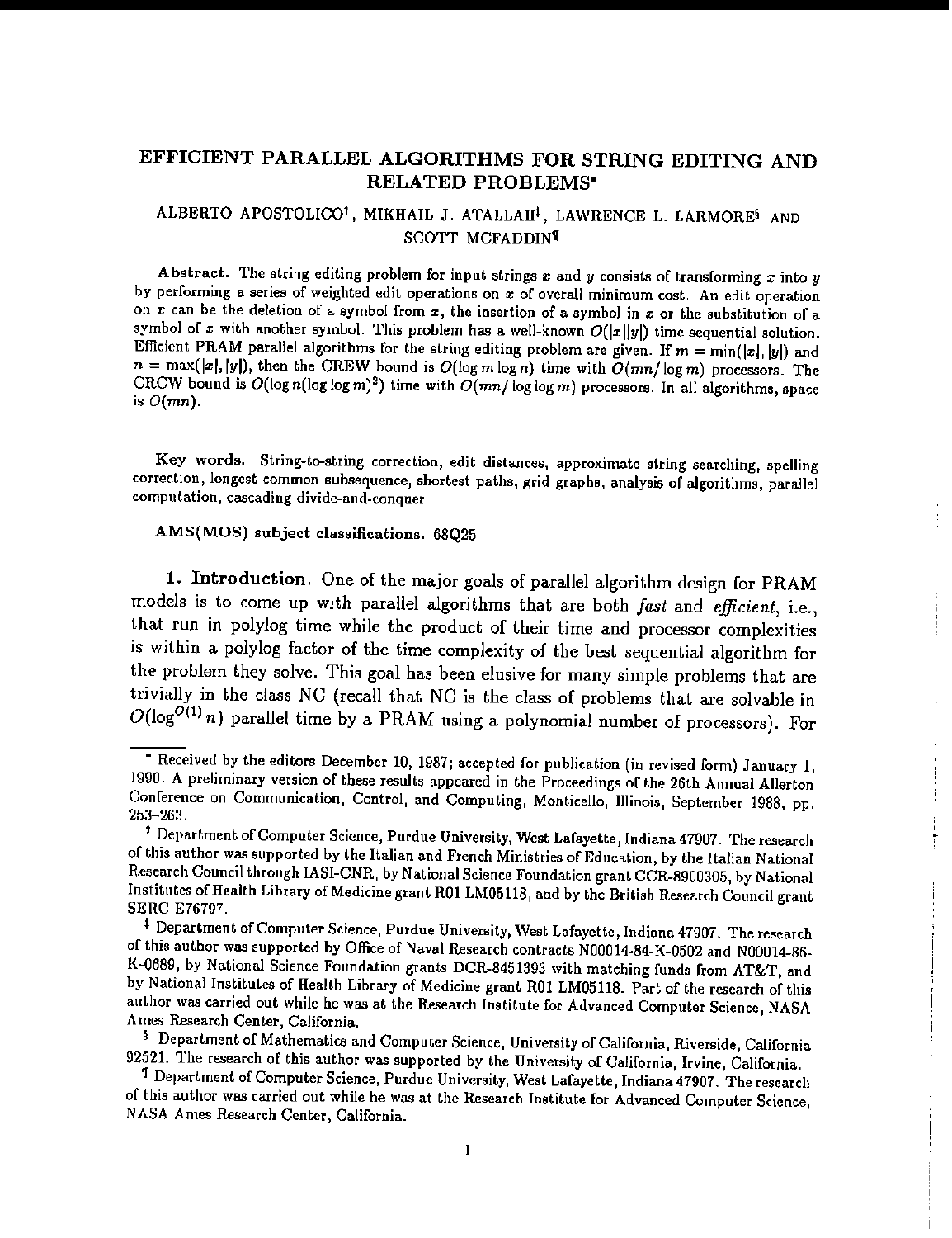example, topological sorting of a DAG and finding a breadth-first search tree of a graph are problems that are trivially in NC, and yet it is not known whether either of them can be solved in polylog time with *n<sup>2</sup>* processors.

This paper gives parallel algorithms for the string editing problem *that* are both fast and efficient in the above sense. We give a CREW-PRAM algorithm *that* runs in  $O(\log m \log n)$  time with  $O(mn/\log m)$  processors, where m (respectively, n) is the length of the shorter (respectively, longer) of the two input strings. We also give a CRCW-PRAM algorithm that runs in  $O(\log n(\log \log m)^2)$  time with  $O(mn/\log \log m)$ processors. In both algorithms, space is  $O(mn)$ .

In related work, Ranka and Sahni [22] have designed a hypercube algorithm for  $m =$ *n* that runs in  $O(\sqrt{n \log n})$  time with  $n^2$  processors, and have considered time/processor tradeoffs. In independent work, Mathies [20] has obtained a CRCW-PRAM algorithm for the edit distance that runs in  $O(\log n \log m)$  time with  $O(mn)$  processors if the weight of every edit operation is smaller than a given constant integer. Also independently, Aggarwal and Park have, in [3] and [4], given an  $O(\log m \log n)$  time,  $O(mn/\log m)$  processor CREW-PRAM algorithm, and an  $O((\log \log m)^2 \log n)$  time,  $O(mn/(\log \log m)^2)$ processor CRCW - PRAM algorithm. The basic structure of their algorithms is similar to ours, but they use different methods for the "conquer" stage (in particular, they do not use the cascading divide·and-conquer scheme). In the terminology of [3] and [4], the "conquer" stage corresponds to the problem of computing the "tube maxima of a totally monotone  $n \times n \times n$  matrix." Within the "conquer" stage, the computation of a single row (as in §6.1) corresponds in [3] and {4] to the problem of "computing the row maxima of a totally monotone  $n \times n$  matrix." We refer the reader to [2]-[4] for the myriad of other applications of the "tube maxima" and "row maxima" problems.

Recall that the CREW - PRAM model of parallel computation is the synchronous shared - memory model where concurrent reads are allowed but no two processors can simultaneously attempt to write in the same memory location (even if they are trying to write the same thing). The CRCW - PRAM differs from the CREW - PRAM in that it allows many processors to write simultaneously in the same memory location: in any such common-write contest, only one processor succeeds, but it is not known in advance which one.

The rest of this Introduction reviews the problem, its importance, and how it can be viewed as a shortest-paths problem on a special type of graph.

-.

 $\begin{array}{c} \begin{array}{c} \bullet \\ \bullet \\ \bullet \end{array} \end{array}$ 

Let  $x$  be a string of  $|x|$  symbols on some alphabet  $I$ . We consider three *edit operations* on *x,* namely, *deletion* of a symbol from *x, insertion* of a new symbol in *x* and *substitution* of one of the symbols of *x* with another symbol from *I.* We assume that each edit operation has an associated nonnegative real number representing the *cost* of that operation. More precisely, the cost of deleting from  $x$  an occurrence of symbol  $a$ is denoted by  $D(a)$ , the cost of inserting some symbol a between any two consecutive positions of  $x$  is denoted by  $I(a)$  and the cost of substituting some occurrence of  $a$  in x with an occurrence of *b* is denoted by  $S(a, b)$ . An *edit script* on x is any consistent (i.e., all edit operations are viable) sequence  $\sigma$  of edit operations on  $x$ , and the cost of  $\sigma$  is the sum of all costs of the edit operations in  $\sigma$ .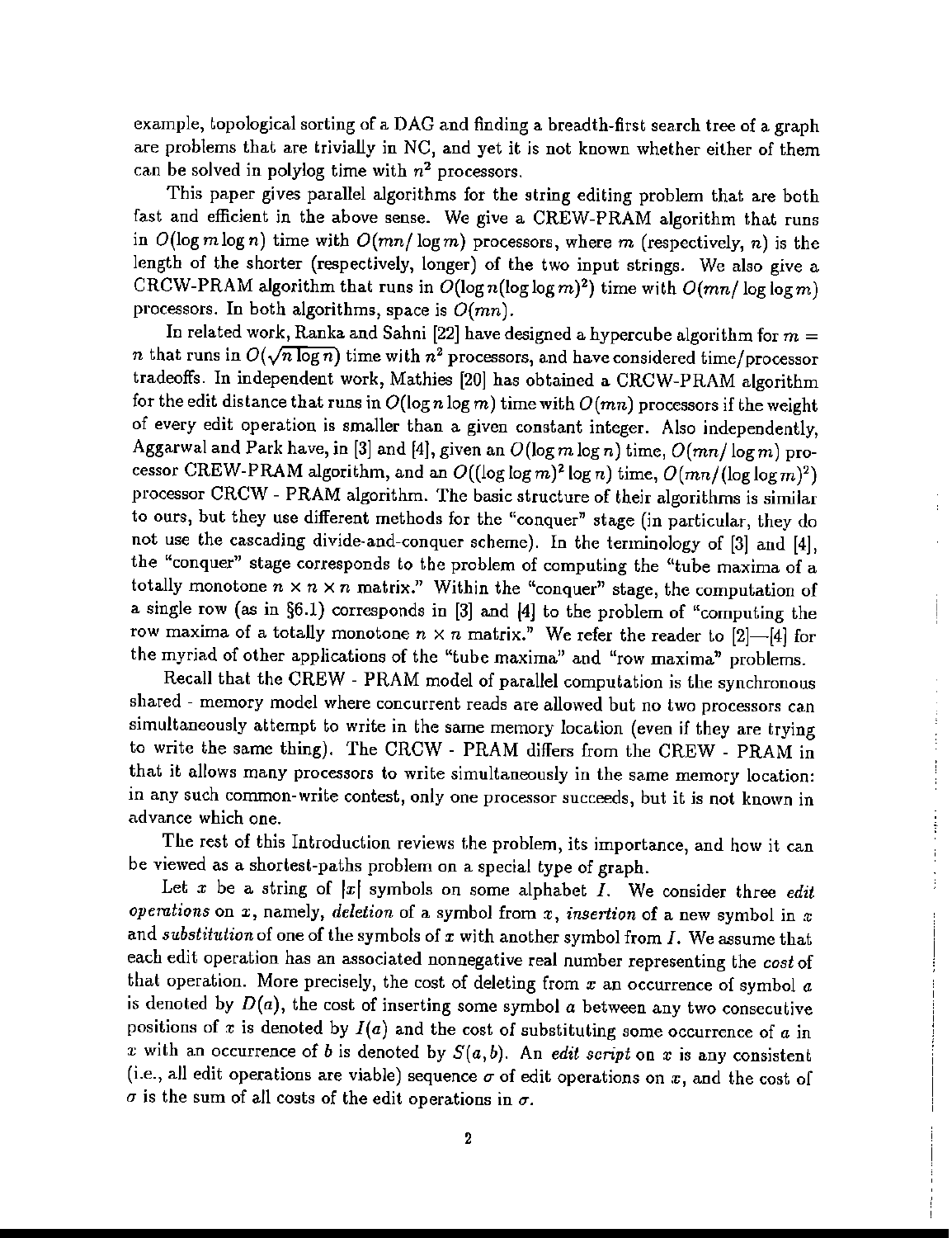Now, let *x* and y be two strings of respective lengths Ixl and jyl. The *siring editing problem* for input strings  $x$  and  $y$  consists of finding an edit script  $\sigma'$  of minimum cost that transforms x into y. The cost of  $\sigma'$  is the *edit distance from* x to y. In various ways and forms, the string editing problem arises in many applications, notably, in text editing, speech recognition, machine vision and, last but not least, molecular sequence comparison. For this reason, this problem has been studied rather extensively in the post, and forms the object of several papers (e.g., [18], [19], [21], [23), [25], [241, [30], to list a few). The problem is solved by a serial algorithm in  $\Theta(|x||y|)$  time and space, through dynamic programming (cf., for example, [30]). Such a performance represents a lower bound when the queries on symbols of the string are restricted to tests of equality [1],[31]. Many important problems are special cases of string editing, including the *longest common subsequence* problem and the problem of *approximate matching* between a pattern string and text string (see [16],[26], and {28] for the notion of approximate pattern matching and its connection to the string editing problem). Needless to say, our solution to the general string editing problem implies similar bounds for all these special cases.

The criterion that subtends the computation of edit distances by dynamic programming is readily stated. For this, let  $C(i,j)$ ,  $(0 \le i \le |x|, 0 \le j \le |y|)$  be the minimum cost of transforming the prefix of  $x$  of length  $i$  into the prefix of  $y$  of length  $j$ . Let  $s_k$ denote the kth symbol of string *s*. Then  $C(0,0) = 0$ , and

$$
C(i,j) = \min\{C(i-1,j-1) + S(x_i,y_j), C(i-1,j) + D(x_i), C(i,j-1) + I(y_j)\}\
$$

for all  $i,j$ ,  $(1 \le i \le |x|; 1 \le j \le |y|)$ . Hence  $C(i,j)$  can be evaluated row-by-row or column-by-column in  $\Theta(|x||y|)$  time [30]. Observe that, of all entries of the C-matrix, only the three entries  $C(i-1,j-1)$ ,  $C(i-1,j)$ , and  $C(i,j-1)$  are involved in the computation of the final value of  $C(i,j)$ . As was observed in [14], such interdependencies among the entries of the C-matrix induce an  $(|x|+1) \times (|y|+1)$  grid directed acyclic graph (grid DAG for short) associated with the string editing problem.

DEFINITION 1. An  $l_1 \times l_2$  grid DAG is a directed acyclic graph whose vertices are the  $l_1l_2$  points of an  $l_1 \times l_2$  grid, and such that the only edges from grid point  $(i,j)$  are to grid points  $(i, j + 1)$ ,  $(i + 1, j)$ , and  $(i + 1, j + 1)$ .

 $\ddot{\phantom{0}}$ 

Figure 1 shows an example of a grid DAG and also illustrates our convention of drawing the points such that point  $(i, j)$  is at the *i*th row from the top and *j*th column from the left. Note that the top-left point is (0,0) and has no edge entering it ( i.e., is a *source*), and that the bottom-right point is  $(m, n)$  and has no edge leaving it (i.e. is a *sink).*

We now review the correspondence between edit scripts and grid graphs that was observed in [14]. We associate an  $(|x| + 1) \times (|y| + 1)$  grid DAG G with the string editing problem in the natural way: the  $(|x|+1)(|y|+1)$  vertices of G are in one-to-one correspondence with the  $(|x| + 1)(|y| + 1)$  entries of the C-matrix, and the cost of an edge from vertex  $(k, l)$  to vertex  $(i, j)$  is equal to  $I(y_j)$  if  $k = i$  and  $l = j - 1$ , to  $D(x_i)$  if  $k = i - 1$  and  $l = j$ , to  $S(x_i, y_j)$  if  $k = i - 1$  and  $l = j - 1$ . We can restrict our attention to edit scripts which are not wasteful in the sense that they do no obviously inefficient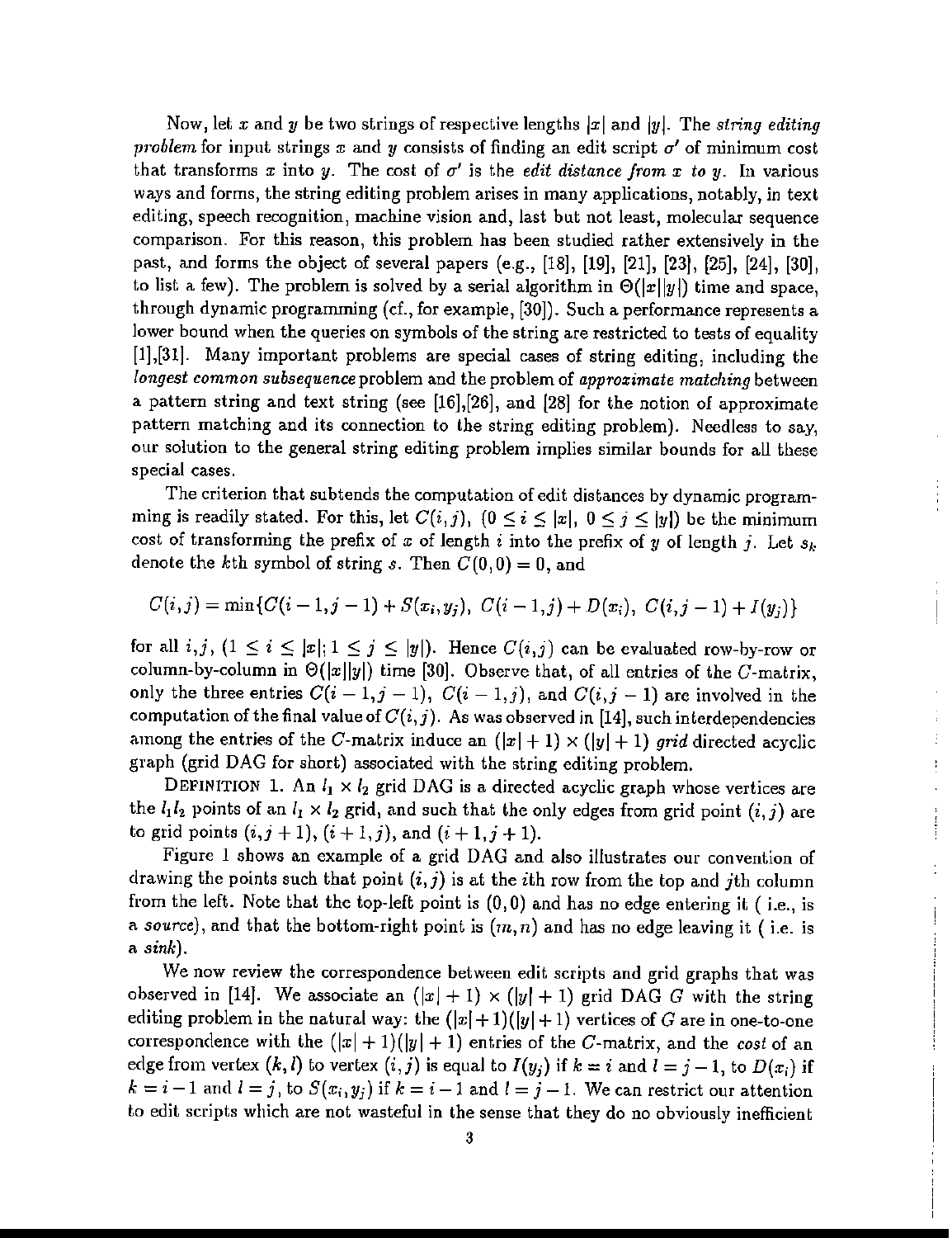

FIG. 1. *Example of a* 5 x 10 *grid DAG.*

moves such as: inserting then deleting the same symbol, or changing a symbol into a new symbol which they then delete, etc. More formally, the only edit scripts considered are those that apply at most one edit operation to a given symbol occurrence. Such edit scripts that transform *x* into y or vice versa are in one-to-one correspondence to the weighted paths in G that originate at the source (which corresponds to  $C(0,0)$ ) and end on the sink (which corresponds to  $C(|x|, |y|)$ ). Thus, in order to establish the complexity bounds claimed in this paper, we need only establish them for the problem of finding a shortest (i.e., least-cost) source-to-sink path in an  $m \times n$  grid DAG G.

Throughout, the *left boundary* of G is the set of points in its leftmost column. The *right, top,* and *bottom* boundaries are analogously defined. The *boundary* of G is the union of its left, right, top, and bottom boundaries.

Ť

ŧ  $\ddot{\ddot{\mathrm{r}}}$ ł

ł

The rest of the paper is organized as follows. Section 2 gives a preliminary CREW - PRAM algorithm for computing the length of a shortest source-to-sink path, assuming  $m = n$ . Section 3 gives an algorithm that uses a factor of  $\log m$  fewer processors than the previous one and that will be needed later in our best CREW algorithm (given in §6). Section 4 sketches how to extend the previous algorithm to the case  $m \leq n$ . Section 5 considers computing the path itself rather than just its length. Section 6 gives our best CREW-PRAM algorithm, which is the main technical result of this paper. Section 7 gives the CRCW-PRAM algorithm. Section 8 concludes the paper.

2. A preliminary algorithm. Throughout this section,  $m = n$ , i.e., G is an  $m \times m$  grid DAG. Let  $DIST_G$  be a  $(2m) \times (2m)$  matrix containing the lengths of all shortest paths that begin at the top or left boundary of  $G$ , and end at the right or bottom boundary of G. In this section we establish that the matrix  $DIST_G$  can be computed in  $O(\log^3 m)$  time,  $O(m^2)$  space, and with  $O(m^2/\log m)$  processors by a CREW-PRAM. The preliminary algorithm that achieves this is intended as a "warm-up" for the better algorithms that follow in later sections. The preliminary algorithm works as follows: divide the  $m \times m$  grid into four  $(m/2) \times (m/2)$  grids  $A, B, C, D$ , as shown in Fig. 2. In parallel, recursively solve the problem for each of the four grids *A,B,C,D,* obtaining the four distance matrices  $DIST_A$ ,  $DIST_B$ ,  $DIST_C$ ,  $DIST_D$ . Then obtain from these four matrices the desired matrix *DISTa.* The main problem we face, and the main contribution of this paper, is how to perform the "conquer" step efficiently, in parallel.

The performance bounds we claimed for this preliminary algorithm would immediately follow if we can show that (i)  $DIST_G$  can be obtained from  $DIST_A$ ,  $DIST_B$ ,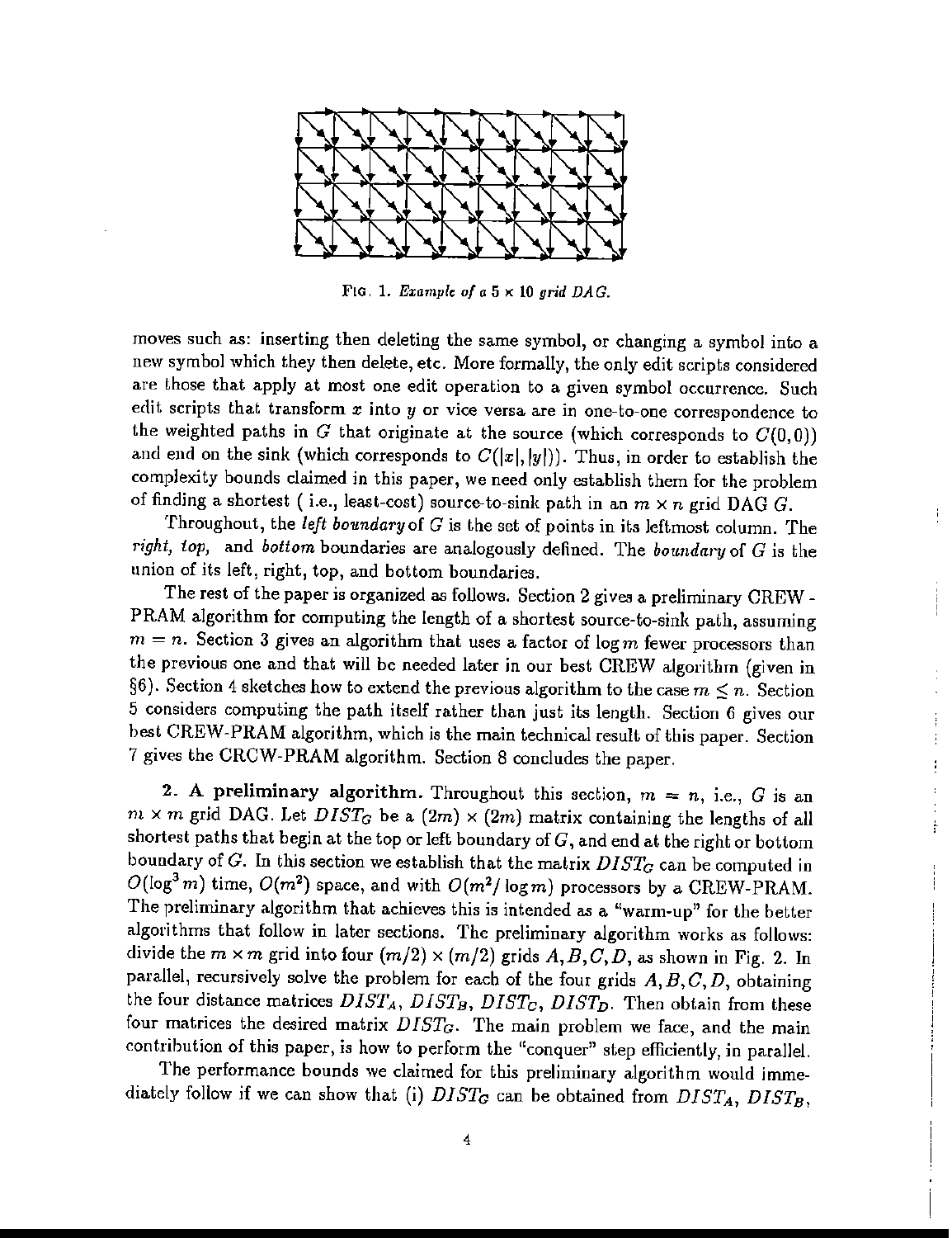

FIG. 2. *Ilfustrat1ng how the problem is partitioned.*

 $DIST_C$ ,  $DIST_D$  in parallel in time  $O((q + \log m) \log m)$  and with  $O(m^2/q)$  processors, where  $q \leq m$  is an integer of our choice, and (ii) the whole problem can be solved sequentially in  $O(m^2 \log m)$  time. This is because the time and processor complexities of the overall algorithm would then obey the following recurrences:

$$
T(m) \leq T(m/2) + c_1(q + \log m) \log m,
$$

$$
P(m) \leq \max(4P(m/2), c_2m^2/q),
$$

with boundary conditions  $T(\sqrt{q}) = c_3q \log q$  and  $P(\sqrt{q}) = 1$ , where  $c_1, c_2, c_3$  are constants. The solutions are  $T(m) = O((q + \log m) \log^2 m)$  and  $P(m) = O(m^2/q)$ . Choosing  $q = \log m$  would then establish the desired result.

A sequential  $O(m^2 \log m)$  time bound follows from the parallel algorithm we give in §3: it does that much work and hence also translates into a sequential algorithm with this time bound (there is no circularity in the logic: Section 3 is self-contained). Therefore in the rest of this section, we merely concern ourselves with establishing (i), that is, showing that  $DIST_G$  can be obtained from  $DIST_A$ ,  $DIST_B$ ,  $DIST_C$ ,  $DIST_D$ in time  $O((q + \log m) \log m)$  and with  $O(m^2/q)$  processors.

Let  $DIST_{A\cup B}$  be the  $(3m/2) \times (3m/2)$  matrix containing the lengths of shortest paths that begin on the top or left boundary of  $A \cup B$  and end on its right or bottom boundary. Let  $DIST_{\text{CUD}}$  be analogously defined for  $C \cup D$ . The procedure for obtaining *DISTG* performs the following steps 1-3:

- 1) Use  $DIST_A$  and  $DIST_B$  to obtain  $DIST_{A \cup B}$ .
- 2) Use  $DIST_C$  and  $DIST_D$  to obtain  $DIST_{CUD}$ .
- 3) Use  $DIST_{A\cup B}$  and  $DIST_{G\cup D}$  to obtain  $DIST_G$ .

We only show how step 1 is done, since the procedures for steps 2 and 3 are very similar. First, note that the entries of  $DIST_{A\cup B}$  that correspond to shortest paths that begin and end on the boundary of *A* ( respectively, *B)* are already available in *DISTA* (respectively,  $DIST_B$ ), and can therefore be obtained in  $O(q)$  time. Therefore we need only worry about the entries of *DISTAuB* that correspond to paths that begin on the top or left boundary of *A* and end on the right or bottom boundary of *B.* Assign to every point  $v$  on the top or left boundary of  $A$  a group of  $m/q$  processors. The task of the group of m/*q* processors assigned to *v* is to compute the lengths of all shortest paths that begin at *v* and end on the right or bottom boundary of *B.* It suffices to show that it can indeed do this in time  $O((q + \log m) \log m)$ . Observe that: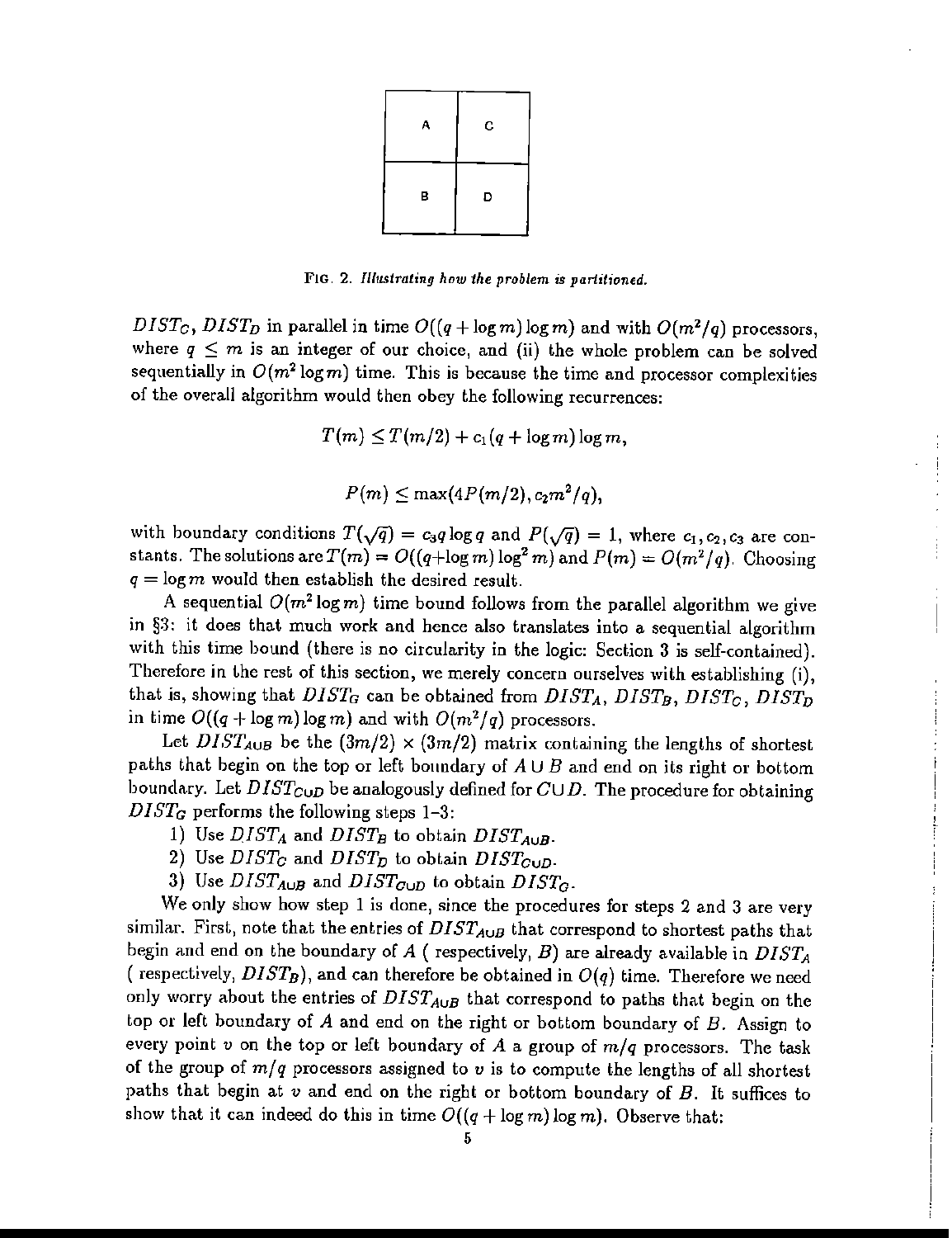

FIG. 3. *Illustrating the procedure jor computing the Junction* ().

(1) 
$$
DIST_{A\cup B}(v, w) = \min\{Dist_A(v, p) + Dist_B(p, w) \mid
$$

p lies on the boundary common to A and B.

İ.

 $\frac{1}{\Gamma}$ 

Using (1) to compute  $DIST_{A\cup B}(v, w)$  for a given  $v, w$  pair is trivial to do in time  $O(q + \log(m/q))$  by using  $O(m/q)$  processors for each such pair, but that would require an unacceptable  $O(m^3/q)$  processors. We have only  $m/q$  processors assigned to *v* for computing  $DIST_{A\cup B}(v, w)$  for all w on the bottom or right boundary of *B*. These  $m/q$ processors are enough for doing the job in time  $O((q+\log(m/q))\log m)$ . The procedure is given below.

DEFINITION 2. Let *v* be any point on the left or top boundary of A, and let *w* be any point on the bottom or right boundary of  $B$ . Let  $\theta(v,w)$  denote the *leftmost*  $p$ which minimizes the right-hand-side of (1). Equivalently,  $\theta(v, w)$  is the leftmost point of the common boundary of *A* and *B* such that a shortest *v-to-w* path goes through it.

Define a linear ordering  $\lt_B$  on the m points at the bottom and right boundaries of B, such that they are encountered in increasing order of  $\lt_B$  by a walk that starts at the leftmost point of the lower boundary of  $B$  and ends at the top of the right boundary of B. Let  $L_B$  be the list of m points on the lower and right boundaries of B, sorted by increasing order according to the  $\lt_B$  relationship. For any  $w_1, w_2 \in L_B$ , we have the following:

(2) If 
$$
w_1 <_B w_2
$$
 then  $\theta(v, w_1)$  is not to the right of  $\theta(v, w_2)$ .

A similar property was proved in [11], and in fact Aggarwal and Park [3] have traced this simple observation back to G. Monge, in 1781. It helps the comprehension of this paper to review the proof of property (2). But before doing so, we sketch how property (2) is used to obtain an  $O((q + \log(m/q))\log m)$  time and  $O(m/q)$  processor algorithm for computing  $DIST_{A\cup B}(v,w)$  for all  $w \in L_B$ . We henceforth use  $\theta(w)$  as a shorthand for  $\theta(v, w)$ , with *v* being understood. It suffices to compute  $\theta(w)$  for all  $w \in L_B$ . The procedure for doing this is recursive, and takes as input: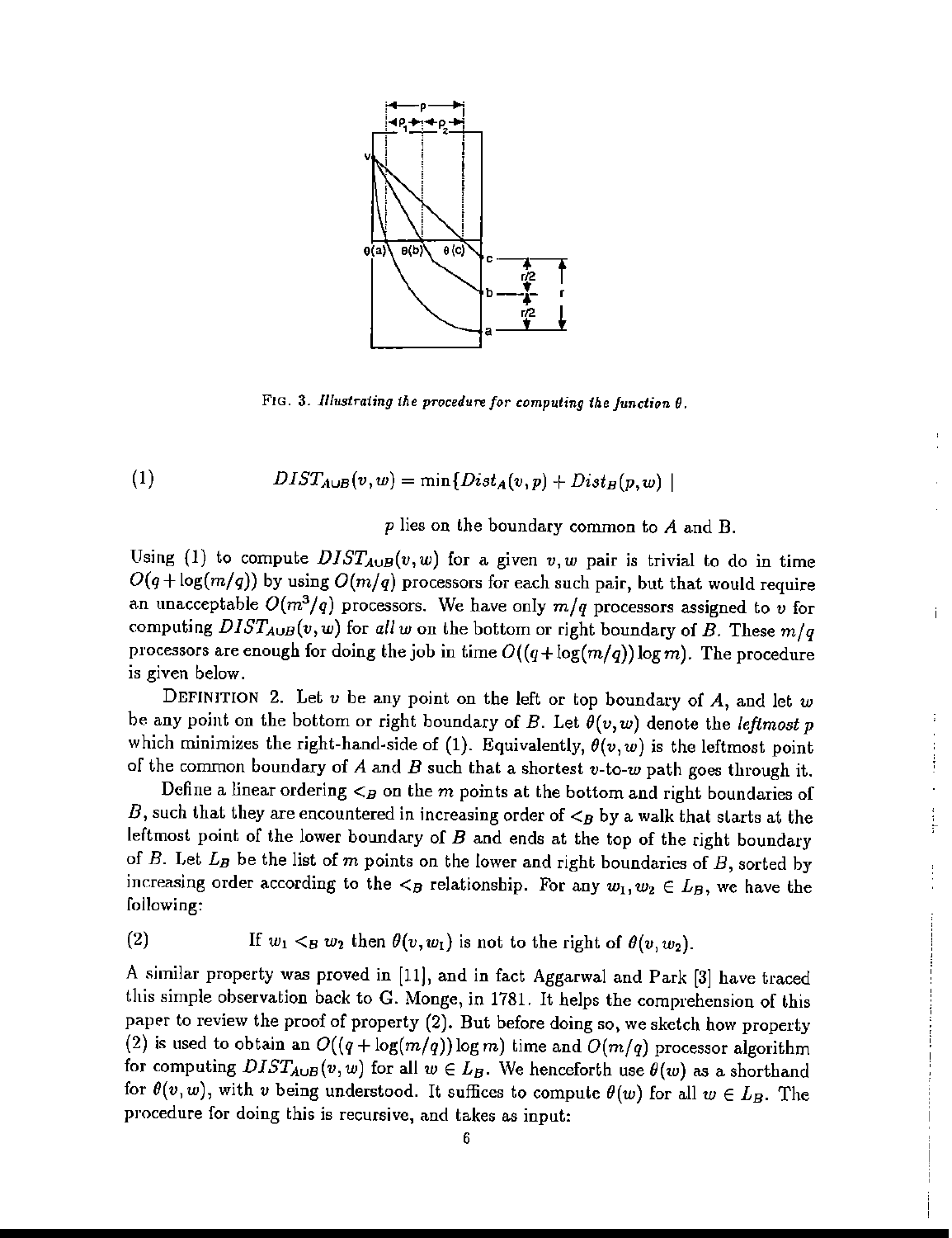

FIG. 4. *Illustrating the proof of properly (2).*

- A particular range of r contiguous values in  $L_B$ , say a range that begins at point *a* and ends at point  $c, a < B$  *c*,
- The points  $\theta(a)$  and  $\theta(c)$ ,
- A number of processors equal to  $\max\{1, (\rho + r)/q\}$  where  $\rho$  is the number of points between  $\theta(a)$  and  $\theta(c)$  on the boundary common to A and B. (See Fig. 3.)

ŧ

The procedure returns  $\theta(w)$  for every  $a < B w < B c$ . If  $r = 1$  then there is only one such *w* and there are enough processors to compute  $\theta(w)$  in time  $O(q + \log(\rho/q))$ . If  $r > 1$ then all of the max $\{1, (\rho+r)/q\}$  processors get assigned to the median of the *a*-to-*c* range and compute, for that median (call it point *b*), the value  $\theta(b)$  in time  $O(q + \log(\rho/q))$ . Because of (2), it is now enough for the procedure to recursively call itself on the *a-to-b* range and (in parallel) the  $b$ -to-c range. The first (respectively, second) of these recursive calls gets assigned max $\{1, (\rho_1 + r/2)/q\}$  (respectively, max $\{1, (\rho_2 + r/2)/q\}$ ) processors, where  $\rho_1$  (respectively,  $\rho_2$ ) is the number of points between  $\theta(a)$  and  $\theta(b)$  (respectively, between  $\theta(b)$  and  $\theta(c)$ ). Because  $\rho_1 + \rho_2 = \rho$ , there are enough processors available for the two recursive calls. (See Fig. 3.) In the initial call to the procedure, it is given (i) the whole list  $L_B$ , (ii) the  $\theta$  of the first and last point of  $L_B$ , and (iii)  $3m/2q$  processors. The depth of the recursion is  $\log m$ , at each level of which the time taken is no more than  $O(q + \log(m/q))$ . Therefore the procedure takes time  $O((q + \log(m/q)) \log m)$  with  $O(m/q)$  processors. We conclude that the preliminary solution follows from (2).

We now review the proof of property (2). It is by contradiction: Suppose that, for some  $w_1, w_2 \in L_B$ , we have  $w_1 <_B w_2$  and  $\theta(w_1)$  is to the right of  $\theta(w_2)$ , as shown in Fig. 4. By definition of the function  $\theta$  there is a shortest path from  $v$  to  $w_1$  going through  $\theta(w_1)$  (call this path  $\alpha$ ), and one from *v* to  $w_2$  going through  $\theta(w_2)$  (call it  $\beta$ ). Since  $w_1$   $\lt B$   $w_2$  and  $\theta(w_1)$  is to the right of  $\theta(w_2)$ , the two paths  $\alpha$  and  $\beta$  must cross at least once somewhere in *B:* let *z* be such an intersection point. See Fig. 4. Let  $prefix(\alpha)$  (respectively,  $prefix(\beta)$ ) be the portion of  $\alpha$  (respectively,  $\beta$ ) that goes from *v* to *z.* We obtain a contradiction in each of two possible cases:

*Case* 1. The length of  $prefix(\alpha)$  differs from that of  $prefix(\beta)$ . Without loss of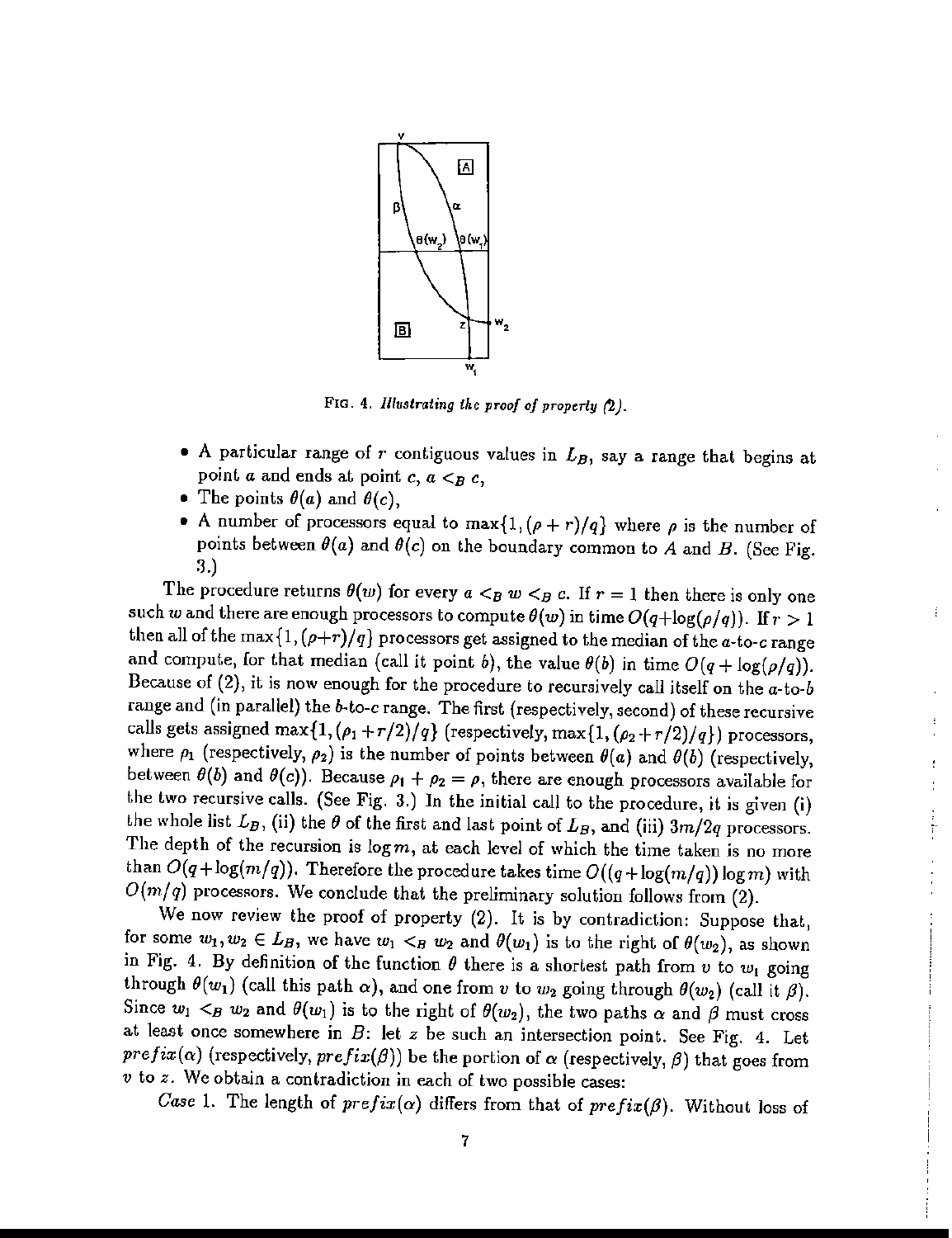generality, assume it is the length of  $prefix(\beta)$  that is the smaller of the two. But then, the v-to- $w_1$  path obtained from  $\alpha$  by replacing  $prefix(\alpha)$  by  $prefix(\beta)$  is shorter than  $\alpha$ , a contradiction.

*Case* 2. The length of  $prefix(\alpha)$  is same as that of  $prefix(\beta)$ . In  $\alpha$ , replacing  $prefix(\alpha)$  by  $prefix(\beta)$  yields another shortest path between *v* and  $w_1$ , one that crosses the boundary common to A and B at a point to the left of  $\theta(w_1)$ , contradicting the definition of the function  $\theta$ .

This completes the review of the proof of (2).

3. Using fewer processors. This sedion gives an algorithm that has the same time complexity as that of the previous section, but whose processor complexity is a factor of  $\log m$  better. This is more than a mere "warm-up" for our best CREW algorithm of §6: the algorithm of §6 will actually use the technical result, given in this section, that  $DIST_{A\cup B}$  can be obtained from  $DIST_A$  and  $DIST_B$  with  $O(m^2)$  total work.

We establish the following lemma.

LEMMA 1. Let G be an  $m \times m$  grid DAG. Let  $DIST_G$  be a  $(2m) \times (2m)$  matrix *containing* the *lengths* of all *shortest* paths that begin at the top or left boundary of G. and end at the right or bottom boundary of  $G$ . The matrix  $DIST_G$  can be computed in  $O(\log^3 m)$  *time,*  $O(m^2)$  *space,* and with  $O(m^2/\log^2 m)$  processors by a CREW-PRAM.

We prove the above lemma by giving an algorithm whose processor complexity is a log m factor better than that of the preliminary solution of  $\S2$ . We illustrate the method by showing how  $DIST_{A\cup B}$  can be obtained from  $DIST_A$  and  $DIST_B$  in  $O(\log^2 m)$  time and  $O(m^2/\log^2 m)$  processors. The preliminary procedure for computing  $DIST_{A\cup B}$  can be seen to do a total amount of work which is  $O(m^2 \log m)$ . Our strategy will be to first give a procedure which has same time and processor complexities as the preliminary one, but which does a total amount of work which is only  $O(m^2)$ . Our claimed bounds for the computation of  $DIST_{A\cup B}$  from  $DIST_A$  and  $DIST_B$  will then follow from this improved procedure and from Brent's theorem [8] as follows.

 $\frac{1}{2}$ 

 $\frac{1}{3}$ 

÷

THEOREM 1 (BRENT). *Any synchronous parallel algorithm taking time T that consists* of *a total* of *W* operations can be simulated by *P* processors in time  $O((W/P) +$ T).

*Proof.* See [8] for the proof.  $\Box$ 

There are actually two qualifications to Brent's theorem before we can apply it to a PRAM: (i) at the beginning of the ith parallel step, we must be able to compute the amount of work  $W_i$  done by that step, in time  $O(W_i/P)$  and with P processors, and (ii) we must know how to assign each processor to its task. Both (i) and (ii) will trivially hold in our framework.

Let  $L_A$  and  $\lt_A$  be defined analogously to  $L_B$  and  $\lt_B$ , respectively. In other words, *LA* is a list of the m points on the left and top boundaries of A, sorted in the order in which they are encountered by a walk that starts at the lowest point of the left boundary of *A* and ends at the rightmost point of the top boundary of *A* (i.e., sorted by increasing order according to the  $\lt_A$  relationship). A symmetric version of (2) holds,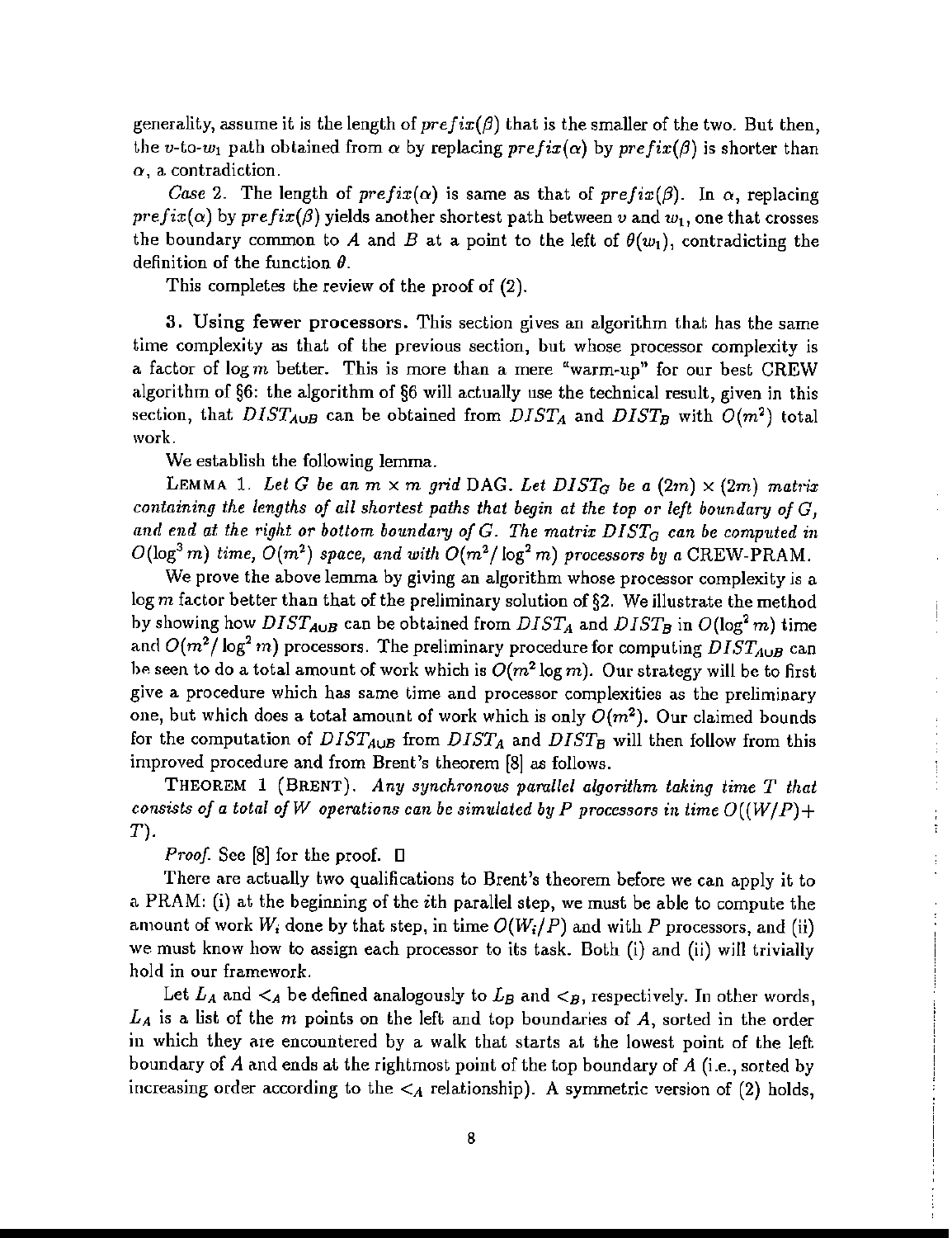i.e., for any  $w \in L_B$  and any two points  $v_1$  and  $v_2$  of  $L_A$ , we have the following:

If  $v_1 <_A v_2$  then  $\theta(v_1, w)$  is not to the right of  $\theta(v_2, w)$ . (3)

The proof of (3) is identical to that of (2) and is therefore omitted.

Let *P* be the  $m \times (m/2)$  submatrix of  $DIST_A$  containing the lengths of the shortest paths that begin at the top or left boundary of A, and end at its bottom boundary. Let Q be the  $(m/2) \times m$  submatrix of  $DIST_B$  containing the lengths of the shortest paths that begin at the top boundary of  $B$ , and end at its bottom or right boundary. By definition, the rows of *P* are indexed by the entries of *LA,* the columns of Q are indexed by the entries of  $L_B$ , and the columns of  $P$  (hence the rows of  $Q$ ) are indexed by the  $m/2$  points at the common boundary of A and B, sorted from left to right. The problem we face is that of "multiplying" the  $m \times (m/2)$  matrix *P* and the  $(m/2) \times m$  matrix *Q* in the closed semiring  $(\min, +)$ . In matrix terminology,  $\theta(v, w)$  is the smallest index *k*,  $1 \leq k \leq m/2$ , such that  $PQ(v, w) = P(v, k) + Q(k, w)$ . We give the procedure below for the (more general) case where P is an  $\ell \times h$  matrix, and Q is an  $h \times \ell$  matrix,  $\ell \leq 2h$ . The only structure of these matrices that our algorithm uses is the following property (4), which is merely a restatement of properties (2) and (3) using matrix terminology:

(4)  $\forall (1 \le v_1 < v_2 \le \ell, 1 \le w \le \ell), \ \theta(v_1, w) \le \theta(v_2, w), \text{ and } \theta(w, v_1) \le \theta(w, v_2).$ 

To compute the product of  $P$  and  $Q$  in the closed semiring (min, +), it suffices to compute  $\theta(v, w)$  for all  $1 \leq v, w \leq \ell$ . To compute the product PQ (i.e., the function  $\theta$ ), we use the following procedure which runs in  $O(\log \ell \log h)$  time,  $O(\ell h/\log h)$  processors, and  $O(\ell h)$  total work:

- 1) Recursively solve the problem for the product P'Q' where *pi* (respectively, *Q'*) is the  $(\ell/2) \times h$  (respectively,  $h \times (\ell/2)$ ) matrix consisting of the odd rows (respectively, odd columns) of *P* (respectively, *Q*). This gives  $\theta(v, w)$ for all pairs  $(v, w)$  whose respective parities are (odd,odd). If  $Work(\ell, h)$  and  $T(\ell, h)$  denote the total work and time for this procedure, then this step does *Work*( $\ell/2, h$ ) work in  $T(\ell/2, h)$  time.
- 2) Compute  $\theta(v,w)$  for all pairs  $(v,w)$  of parities (even,odd). This is done as follows. In parallel for each odd *w,* assign *h/* log *h* processors to *w,* with the task of computing  $\theta(v, w)$  for all even v. The fact that we already know  $\theta(v, w)$ for all odd v, together with property  $(4)$ , implies that these  $h/\log h$  processors are enough to do the job in  $O(\log h)$  time. The work done is then  $O(h)$  for each such  $w$ , for a total of  $O(\ell h)$  work for this step.
- 3) Compute  $\theta(v, w)$  for all pairs  $(v, w)$  of parities (odd,even). The method used is identical to that of the previous step and is therefore omitted.
- 4) Compute  $\theta(v, w)$  for all pairs  $(v, w)$  of parities (even, even). The method is very similar to that of the previous two steps and is therefore omitted.

The time, processor, and work complexities of the above method satisfy the recurrences:

$$
T(\ell,h)\leq T(\ell/2,h)+c_1\log h,
$$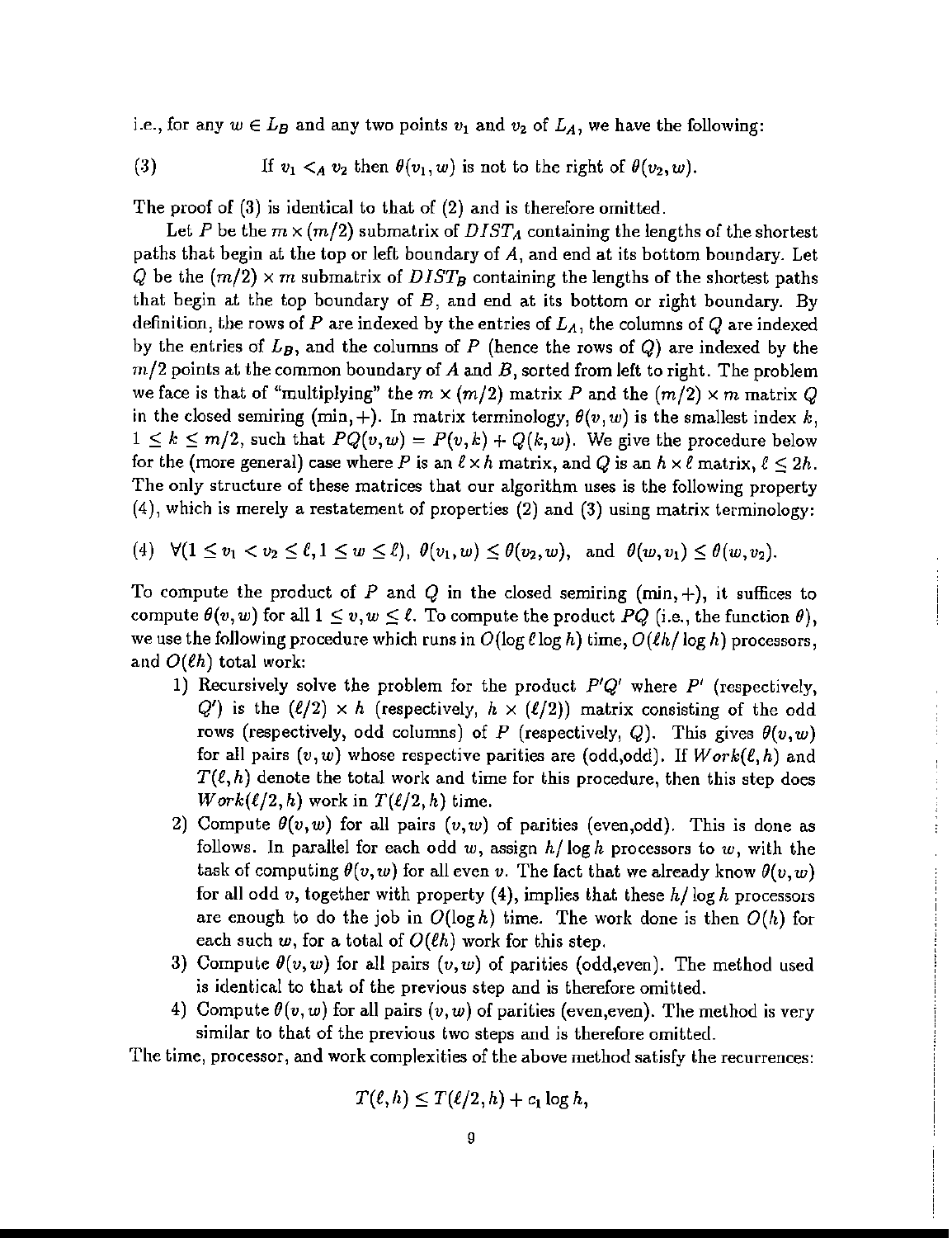

FIG. 5. *Illustrating Lemma 2.*

 $P(\ell, h) \leq \max\{P(\ell/2, h), \ell h/\log h\},\$ 

$$
Work(\ell, h) \leq Work(\ell/2, h) + c_2 \ell h,
$$

where  $c_1$  and  $c_2$  are constants. These recurrences imply that  $T(\ell, h) = O(\log \ell \log h)$ ,  $P(\ell,h) = O(\ell h/\log h)$ , and  $Work(\ell,h) = O(\ell h)$ . This, together with Theorem 1 (Brent's theorem) in which  $T = \log \ell \log h$ ,  $P = \ell h/q$ , and  $W = \ell h$ , implies that the above algorithm can be simulated by  $\ell h/q$  processors in  $O(q + \log \ell \log h)$  time. In our case, we have  $\ell = m$  and  $h = m/2$ , implying that *PQ* (and hence  $DIST_{A\cup B}$ ) can be obtained from P and Q in  $O(q + \log^2 m)$  time with  $O(m^2/q)$  processors.

The above method enables us to obtain  $DIST_G$  from  $DIST_A$ ,  $DIST_B$ ,  $DIST_G$ , *DIST<sub>D</sub>* in  $O(q + \log^2 m)$  time and  $O(m^2/q)$  processors. This implies that the overall divide-and-conquer algorithm runs in  $O((q + \log^2 m) \log m)$  time with  $O(m^2/q)$  processors. Choosing  $q = \log^2 m$  establishes Lemma 1.

4. The case  $m \leq n$ . This section generalizes the algorithm for the case  $m \leq n$ . The main result is the following.

THEOREM 2. Let G be an  $m \times n$  grid DAG,  $m \leq n$ . The length of a shortest *source-to-sink* path in G can be computed by a CREW-PRAM in  $O(\log n \log^2 m)$  time,  $O(mn)$  *space, and with*  $O(mn/\log^2 m)$  *processors.* 

> $\frac{1}{2}$  $\ddot{\cdot}$

Note that, if G is  $m \times n$  with  $m \leq n$ , then using the same idea as in §3 would result in an unacceptable  $(m+n)(m+n)/\log^2(m+n)$  processor complexity, the  $DIST_G$  matrix we are computing now being  $(m + n) \times (m + n)$ . In order to prove our claimed bounds, we shall abandon the goal of computing such a matrix *DISTa* and settle for computing a *Da* matrix that contains less information than *DISTa,* but enough to obtain the desired quantity: the length of a shortest source-to-sink path in *G.*

DEFINITION 3. For any  $m \times n$  grid DAG G,  $m \leq n$ , let  $D_G$  be the  $m \times m$  matrix containing the lengths of all the shortest paths that begin at the left boundary of  $G$ , and end at the right boundary of G.

Note that  $D_G$  is a submatrix of  $DIST_G$ .

The following lemma is another ingredient that we need.

LEMMA 2. Let G be an  $m \times m'$  grid DAG that is partitioned by a vertical line into  $G_1$  *and*  $G_2$ . (See Fig. 5.) Then, given  $D_{G_1}$  and  $D_{G_2}$ , the matrix  $D_G$  can be computed by *a* CREW-PRAM *in*  $O(\log^2 m)$  *time,*  $O(m^2)$  *space,* and with  $O(m^2/\log^2 m)$  processors.

*Proof.* The algorithm proving the above lemma is similar to the procedure we used in Section 3 to obtain  $DIST_{A\cup B}$  from  $DIST_A$  and  $DIST_B$ , and is omitted.  $\square$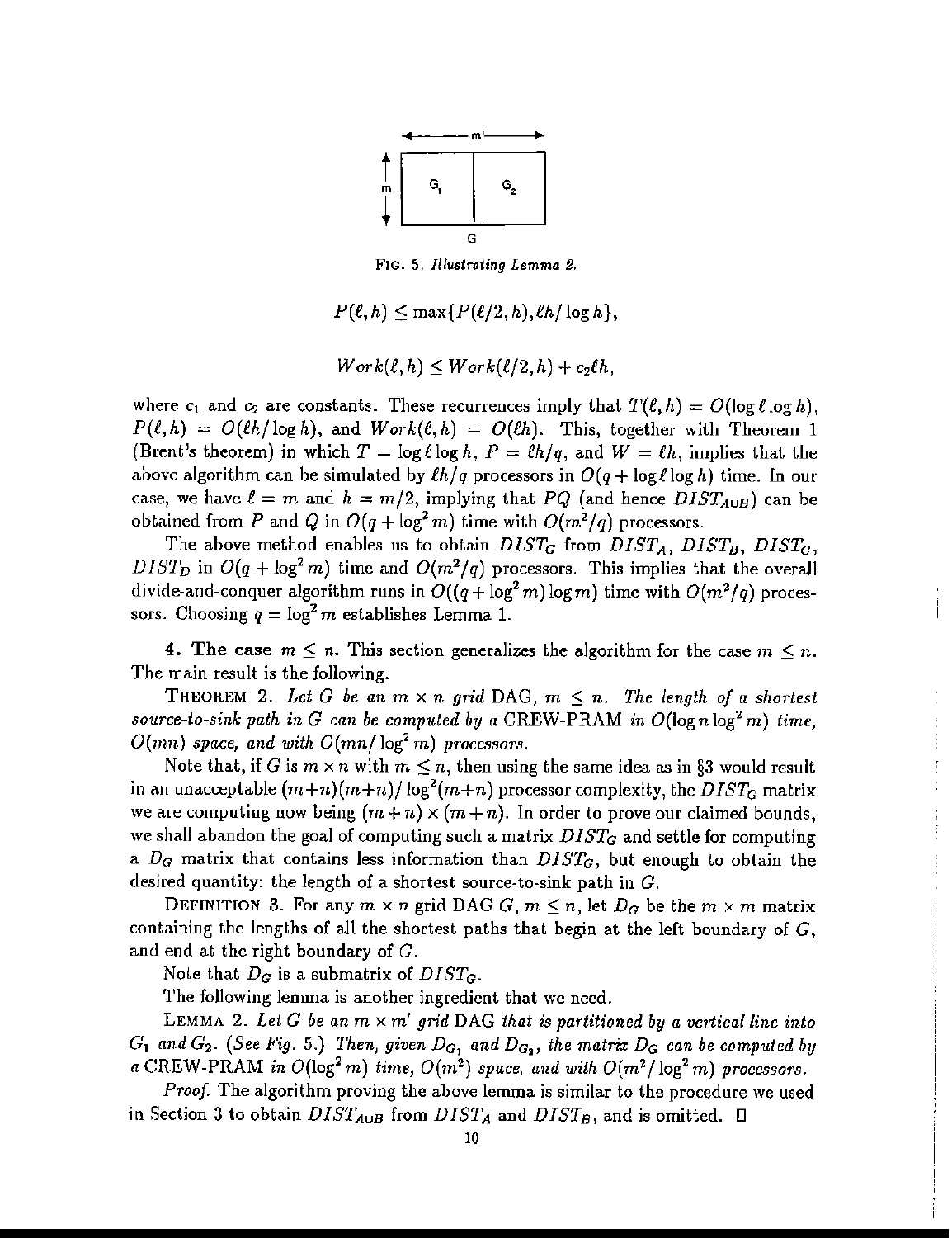

FIG. 6. *Illustrating the partitioning o/G.*

We are now ready to prove Theorem 2.

Proof of Theorem 2. Without loss of generality, assume that m divides *n* (if not then  $G$  can always be "padded" with extra vertices and zero-cost edges so as to make it  $m \times n'$  where m divides  $n'$  and  $n' - n \leq m$ ). Partition *G* by vertical lines into  $n/m$  grid DAGs  $G_1, \dots, G_{n/m}$ , where each  $G_i$  is  $m \times m$  (see Fig. 6). In parallel for each  $i \in \{1, \dots, n/m\}$ , use Lemma 1 to obtain the  $DIST_{G_i}$  matrices. This takes  $O(\log^3 m)$  time with a total of  $O((m^2/\log^2 m)(n/m)) = O(mn/\log^2 m)$  processors. From each  $DIST_{G_i}$  matrix, extract its submatrix  $D_{G_i}$ . We are now left with the task of combining the  $D_{G_i}$ 's into a single  $D_G$ . In parallel, we recursively obtain the D-matrix of the union of the leftmost  $n/2m$   $G_i$ 's, and similarly the *D*-matrix of the union of the rightmost  $n/2m$   $G_i$ 's. We then combine these two *D* matrices into  $D_G$  by using Lemma 2. This recursive combining procedure takes a total of  $O(\log^2 m \log(n/m))$  time with  $O(mn/\log^2 m)$  processors. The overall time complexity is therefore  $O(\log^3 m +$  $\log^2 m \log(n/m)) = O(\log n \log^2 m)$ .  $\Box$ 

In view of the remarks made in §1, the following is an immediate consequence of the above theorem.

COROLLARY 1. Let x and y be two strings over an alphabet I. Let  $m = min(|x|, |y|)$ ,  $n = \max(|x|, |y|)$ . For edit operations of arbitrary nonnegative costs, the edit distance *from x to y can be computed by a* CREW-PRAM *in*  $O(\log n \log^2 m)$  *time,*  $O(mn)$  *space,* and with  $O(mn/\log^2 m)$  processors.

5. Computing the actual path. In this section we sketch a modification of the algorithm given in the previous sections which enables us to compute an actual shortest source-to-sink path in *G* within the same time, space, and processor bounds as in the length computation.

t

THEOREM 3. Let G be an  $m \times n$  grid DAG,  $m \leq n$ . A shortest source-to-sink path *in*  $G$  *can be computed by a* CREW-PRAM *in*  $O(\log n \log^2 m)$  *time,*  $O(mn)$  *space,* and *with*  $O(mn/\log^2 m)$  *processors.* 

The rest of this section proves the above theorem.

We begin with the case  $m = n$ , i.e., an  $m \times m$  grid DAG. We cannot afford to let the matrix *DISTa* of §3 be a matrix of paths instead of lengths, because that would take  $m^3$  space, killing any hope of a polylog time algorithm that does not use an almost cubic number of processors. Instead, we modify the algorithm of §3 so that it also has the "side effect" of computing two  $(2m) \times (2m)$  matrices  $HCUT_G$  and VCUT*<sup>G</sup>* (mnemonics for "horizontal cut" and "vertical cut," respectively) having the same index domain as  $DIST_G$ . These two matrices are *global* in the sense that they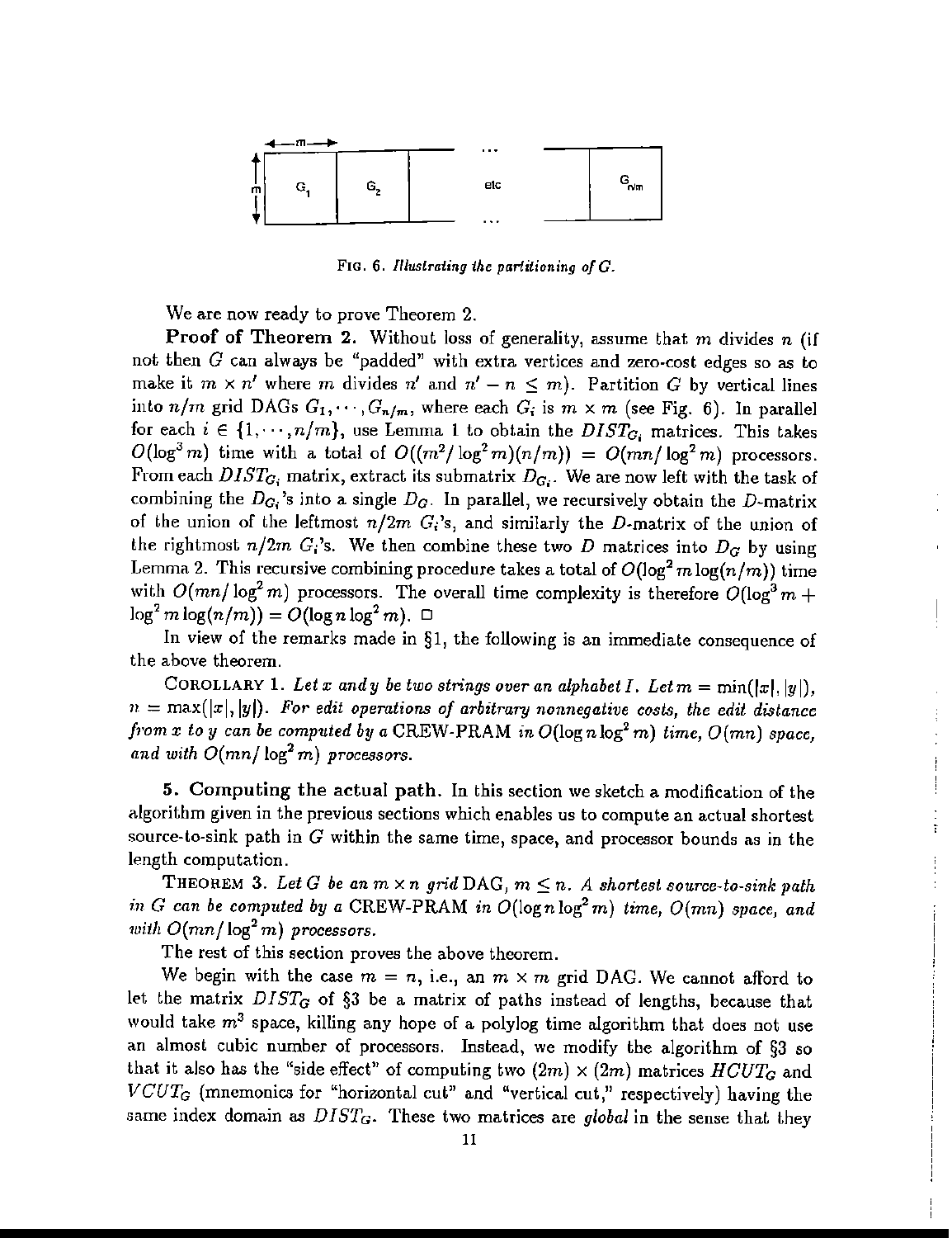

FlO. 7. *Illustrating the computation afthe actual path.*

remain even after the recursive call returns, and their significance is *as* follows. Let H be the horizontal boundary between  $A\cup C$  and  $B\cup D$ , and let V be the vertical boundary between  $A \cup B$  and  $C \cup D$  (see Fig. 7). Let  $PATH(x, y)$  be the *lowest x*-to-y path of cost  $DIST_G(x, y)$ ; i.e., no other *x*-to-y path of length  $DIST_G(x, y)$  goes through any vertex that is below a vertex of  $PATH(x, y)$ . It is easy to prove that there is a unique such path  $PATH(x, y)$  (the proof is straightforward and is omitted). Then  $HCUT_G(x,y)$  is the leftmost intersection of  $PATH(x,y)$  with *H*, and  $VCUT_G(x,y)$ is the lowest intersection of  $PATH(x, y)$  with *V*. If the intersection of  $PATH(x, y)$ with *H* (respectively, *V*) is empty, then  $HCUT_G(x,y)$  (respectively,  $VCUT_G(x,y)$ ) is undefined. Because these additional matrices are global, after the algorithm terminates it leaves behind  $N(m)$  of them where

$$
N(m) = 4N(m/2) + 2 = O(m^2).
$$

Fortunately, even though there are *O(m2)* such *HCUT* and *VCUT* matrices that remain, the total storage space they take is  $S(m)$  where

$$
S(m) = 4S(m/2) + cm^2 = O(m^2 \log m).
$$

Before showing how  $S(m)$  is decreased to  $O(m^2)$ , we show how the matrices *HCUT* and *VCUT* are used *to* retrieve the shortest source-to-sink path in G. It suffices to output the points on this path as a set (i.e., in arbitrary order), since a postprocessing sorting step puts them in the right order in  $O(\log m)$  time and  $O(m)$  processors [9]. Let s and t denote the source and sink of G, respectively. We first print  $HCUT_G(s, t)$  and *VCUTG(s, t),* and then we recursively print the three portions of the shortest *s-to-t* path determined by its two intersections with *H* and *V* (this involves three  $(m/2) \times (m/2)$ ) grid DAGs; see Fig. 7). The procedure can be implemented to run in  $O(h + \log m)$ time and  $2m/h$  processors, where  $h \leq m$  is an integer of our choice, by maintaining the property that each recursive call of size  $m' \geq h$  gets assigned  $2m'/h$  processors (the bottom of the recursion is when problem size m' becomes  $\leq h$ , at which time a single processor finishes the job sequentially, in  $O(m')$  time). (We would, of course, choose  $h = \log m$ .)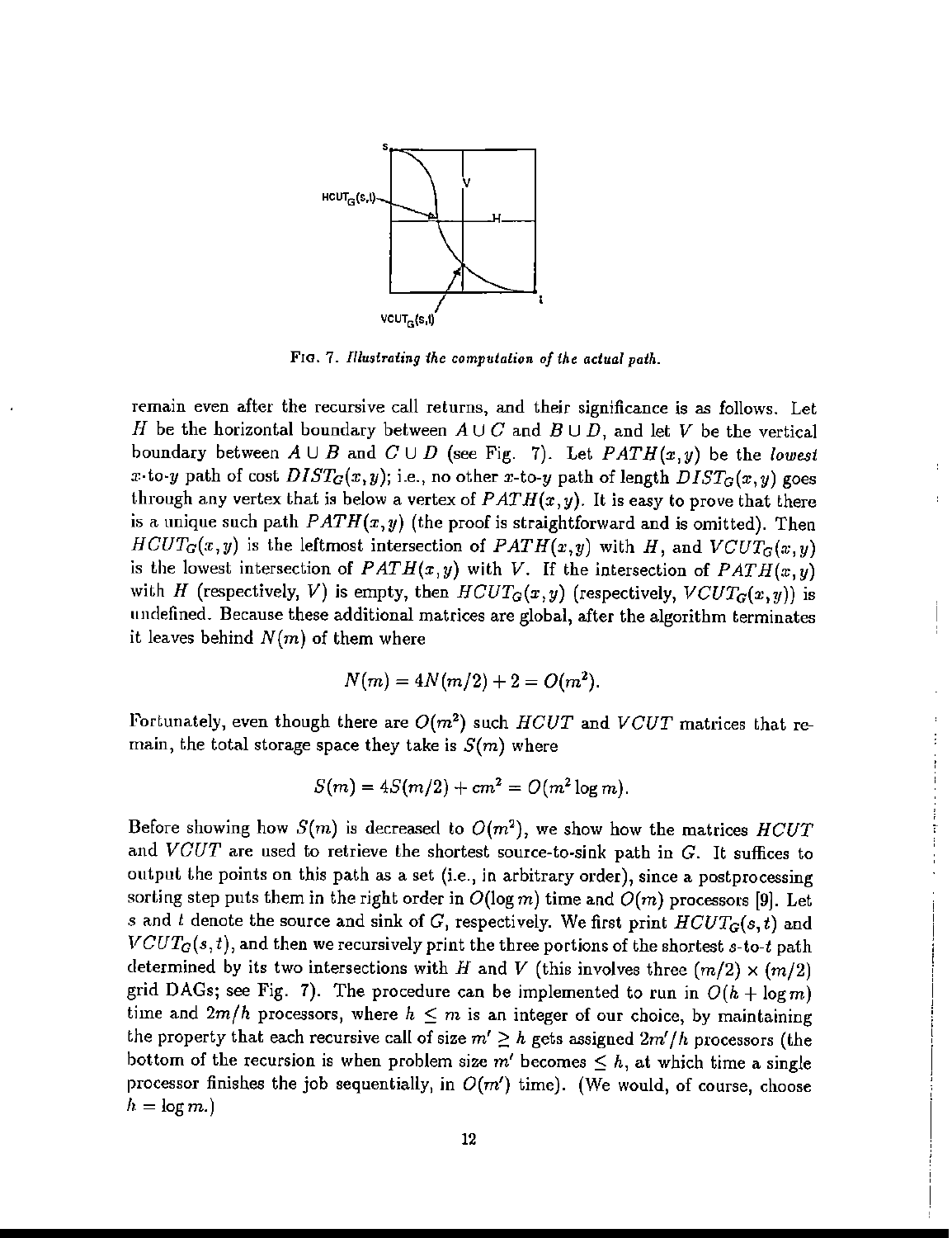We bring the space complexity *S(m)* down by storing each row (say, row *p)* of the *HCUT* (or *VCUT*) matrix in an  $O(m)$ -bit vector  $ROM(p)$  that is "packed" in  $O(m/\log m)$  registers of size  $\log m$  bits each. (The assumption that word size is a logarithmic function of problem size is a standard one [5].) Let us inunediately point out that a consequence of this encoding scheme is that we now have  $S(m) = O(m^2)$ . To see this, let *BITS(m)* be the total number of bits used by the encoding scheme, and note that  $S(m) = O(BITS(m)/\log m)$ , since each register contains  $\log m$  bits. Thus it suffices to show that  $BITS(m) = O(m^2 \log m)$ . But this trivially follows from the fact that  $BITS(m) = 4BITS(m/2) + O(m^2)$ .

We now describe the encoding scheme used for storing row p of (e.g.) *HCUT* in the  $O(m)$ -bit vector  $ROW(p)$ . We exploit the fact that the contents of row p happen to be sorted by the left-to-right linear ordering of the points on  $H$ . More precisely, if the points of H are denoted by  $1, \dots, m$  in left-to-right order, then row p contains a nondecreasing sequence of  $O(m)$  integers between 1 and m. Instead of storing the entries of row p, we therefore store the sequence of *differences* between the consecutive entries of row p. This sequence of differences is stored in unary in the  $O(m)$ -bit vector *ROW(p),* with as many consecutive l's as needed to encode a particular difference, and using a 0 as a separator between consecutive nonzero entries. For example, if row  $p$ contains the sequence  $(3,3,5,7,9,11)$  then the sequence of differences is  $(3,0,2,2,2,2)$ and  $ROW(p) = (11100110110110110)$ . We can actually obtain  $ROW(p)$  without going through the intermediate step of computing the sequence of differences: simply observe that if the *i*th entry of row p is k then the  $(i + k)$ th entry of  $ROW(p)$  is a 0 (in our example, the fourth entry is 7 and hence the eleventh entry of  $ROW(p)$  is a 0). This observation implies that we can obtain  $ROM(p)$  in  $O(q + \log m)$  time with  $O(m/q)$ processors by first initializing all the entries of  $ROW(p)$  to 1, and then changing some of these into 0's according to the observation. Reading the kth entry of row p is now done by computing the sum of all the entries of *ROW(p)* that precede its kth leftmost zero; i.e. it requires a parallel prefix computation [15] on  $ROW(p)$  and hence  $O(\log m)$  time, so that extracting the s-to-t path now takes  $O(\log^2 m)$  time rather than the previous  $O(\log m)$ . This fact is of no consequence, however, since the bottleneck in the time complexity comes from the computation of the  $DIST_G$  matrix.

Ť  $\ddot{z}$  $\mathfrak{f}$ 

 $\frac{1}{2}$ 

This completes the proof of Theorem 3 for the case  $m = n$ .

It is not hard to see that, so long as  $m = n$ , the above procedure actually works when  $s$  and  $t$  are arbitrary points on the boundary of  $G$ . This observation implies that, for the case  $m \leq n$ , it suffices to find for every  $i \in \{1, \dots, (n/m) -1\}$  the lowest point (call it *CROSS(i)*) at which a shortest path from *s* to *t* crosses the boundary between  $G_i$  and  $G_{i+1}$ . Once we have these  $CROSS(i)$ 's, we can use the procedure of the previous paragraph to obtain the actual path joining each  $CROSS(i)$  to  $CROSS(i+1)$ in time  $O(\log^3 m)$ , space  $O(m^2n/m) = O(mn)$ , and with  $O((m^2/\log^2 m)(n/m)) =$  $O(mn/\log^2 m)$  processors. We obtain the *CROSS(i)'s* as follows. Refer to §4, the proof of Theorem 2: We modify that procedure so that, as the procedure computes the D-matrix, it now also produces as a side effect a global  $m \times m$  matrix  $CUT_G$ . The significance of this matrix is that  $CUT<sub>G</sub>(x, y)$  is the lowest point of intersection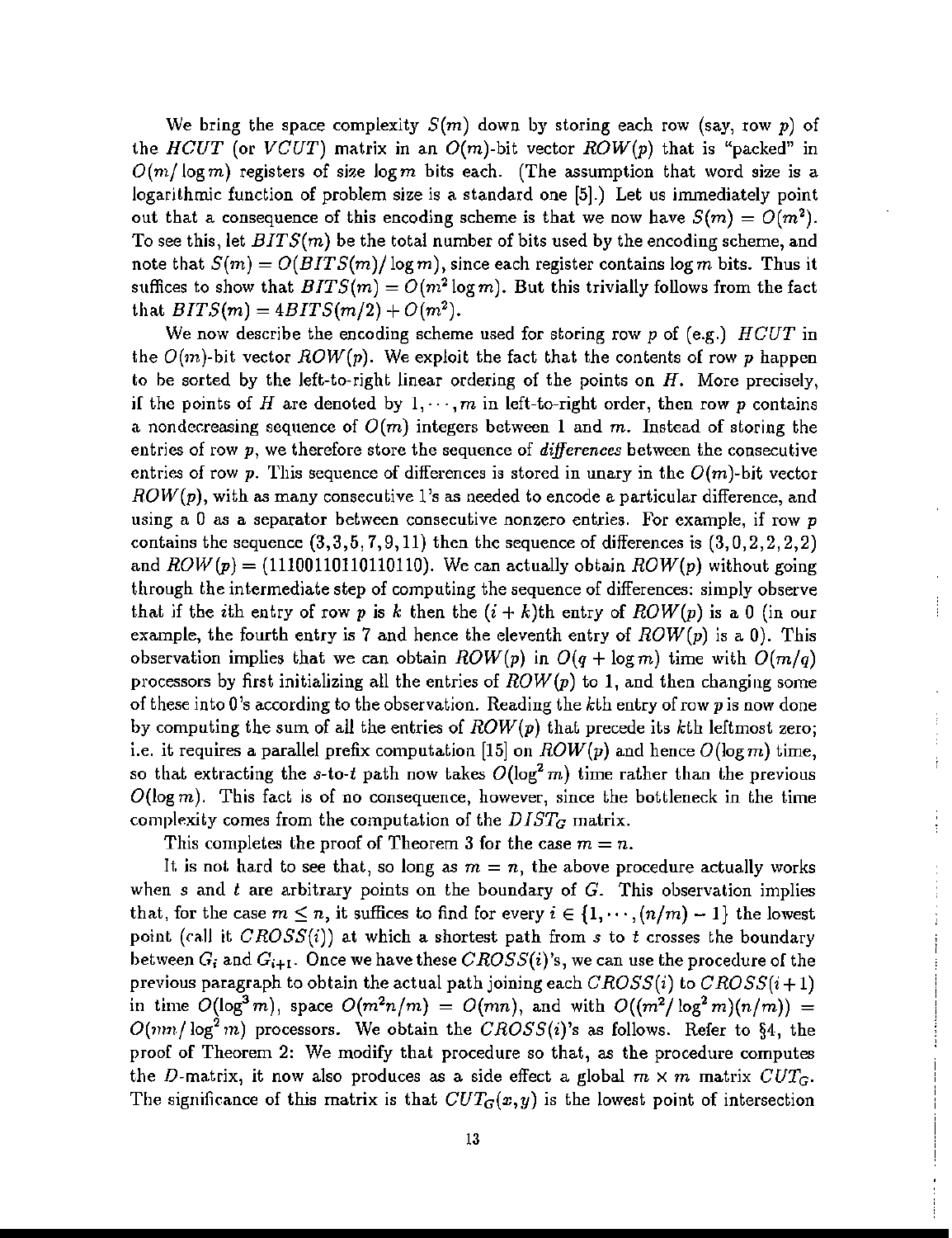of any shortest *x-to-y* path with the boundary separating the two recursive calls. The total number of such *CUT* matrices is  $O(n/m)$ , and their total storage is  $O(mn)$ . We use these *CUT* matrices to output the *CROSS(i)'s* as a set (i.e., unordered) by first printing *CUTG(s,t),* and then recursively printing the *CROSS(i)'s* that are to the left of  $CUT<sub>G</sub>(s,t)$ , and simultaneously (i.e., in parallel) those to its right. It is easily seen that the *GROSS(i)'s* are produced in time  $O(\log(n/m))$ , and that there are enough processors to carry out the procedure. A post-processing sorting step orders the  $CROSS(i)$ 's. This completes the proof of Theorem 3.  $\Box$ 

An immediate consequence of Theorem 3 is the following.

COROLLARY 2. Let x and y be two strings over an alphabet I. Let  $m = \min(|x|, |y|)$ ,  $n = \max(|x|, |y|)$ . For edit operations of arbitrary nonnegative costs, an optimal edit *script* from *x to y can be computed by a* CREW-PRAM *in*  $O(\log n \log^2 m)$  *time,*  $O(mn)$ *space,* and with  $O(mn/\log^2 m)$  processors.

6. A faster CREW-PRAM algorithm. This section gives a CREW algorithm that is faster by a log *m* factor and uses  $O(mn/\log m)$  processors. More precisely, we establish the following.

THEOREM 4. Let G be an  $m \times n$  grid DAG,  $m \leq n$ . A shortest source-to-sink path *in G can be computed by a* CREW-PRAM *in* O(lognlogm) *time, O(mn) space, and wifh O(mnl* log m) *processors.*

COROLLARY 3. Let x and y be two strings over an alphabet I. Let  $m = \min(|x|, |y|)$ ,  $n = \max(|x|, |y|)$ . For edit operations of arbitrary nonnegative costs, an optimal edit *script from x to y can be computed by a* CREW-PRAM *in* O(logn log m) *time, O(mn) space) and with O(mnl* logm) *processors,*

From the developments of §§2-5, it should be clear that in order to establish the above theorem, it suffices to show that:

- 1) The matrix  $DIST_{A\cup B}$  can be obtained from  $DIST_A$  and  $DIST_B$  in  $O(log m)$ time,  $O(m^2)$  space, and with  $O(m^2/\log m)$  processors, and
- 2) The matrix  $D_G$  can be obtained from  $D_{G_1}$  and  $D_{G_2}$  (see Definition 3 and Figure 5) in  $O(\log m)$  time,  $O(m^2)$  space, and with  $O(m^2/\log m)$  processors.

Ì

Since the proofs of 1) and 2) are very similar, we only give that for 1). Thus the rest of this section deals with how to obtain  $DIST_{A \cup B}$  from  $DIST_A$  and  $DIST_B$  in  $O(\log m)$  time,  $O(m^2)$  space, and with  $O(m^2/\log m)$  processors.

6.1. Obtaining one row of  $DIST_{A\cup B}$ . This section gives an  $O(\log m)$  time,  $O(m \log m)$  space, and  $O(m \log m)$  processor algorithm for obtaining one particular row of  $DIST_{A\cup B}$ , i.e., computing  $\theta(v,w)$  for a fixed  $v \in L_A$  and all  $w \in L_B$ . The fixed vertex *v* is implicit in the rest of this section, so that whenever we refer to a "path to *w"* it is understood that this path originates at *v.* To simplify the exposition, we assume that  $m$  is a power of 2 (the procedure can easily be modified for the general case).

We refer to the vertices on the boundary common to A and B (denoted  $A \cap B$ for short) as *crossing vertices* and number them  $c_1, c_2, \dots, c_{m/2}$ , where the numbering is from left to right along the common boundary. We refer to the vertices in  $L_B$  as *destination vertices* and denote them  $w_1, w_2, \cdots, w_m$ , numbered according to  $\lt_B$ ,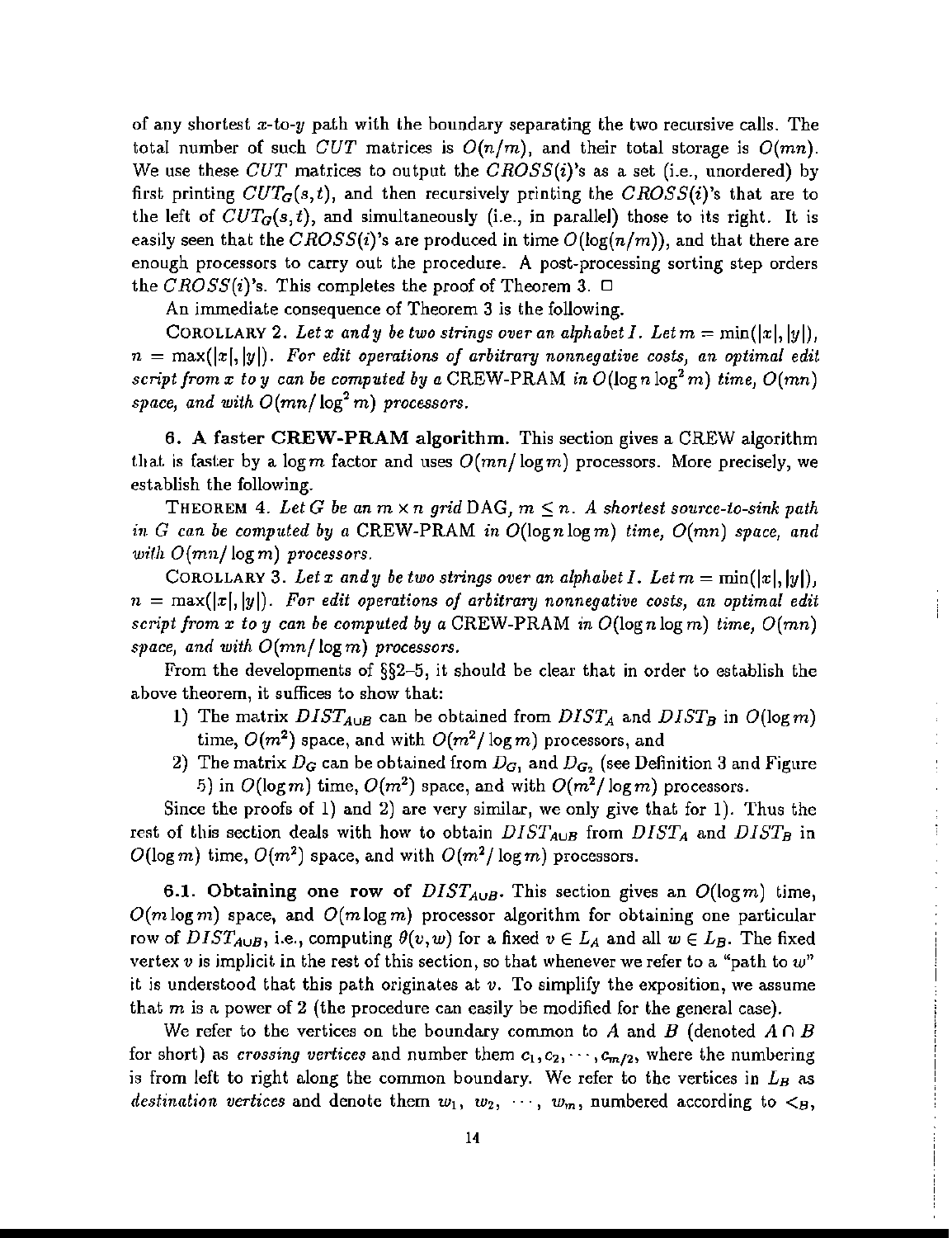their order in *LB.*

DEFINITION 4. A *crossing interval* is a nonempty set of contiguous crossing vertices  ${c_i,c_{i+1},$ 

 $\cdots, c_i$ .

We say that crossing interval  $I$  is *to the left of* crossing interval  $J$ , and  $J$  is *to the right of* I, if the rightmost vertex of I is to the left of the leftmost vertex of J.

DEFINITION 5. Let  $F \subseteq A \cap B$  and  $w \in L_B$ , i.e. F is a set of crossing vertices (not necessarily an interval) and w is a destination vertex. Let  $\theta_F(w)$  denote the leftmost crossing vertex in F incident to a  $(v, w)$  path that is shortest among all  $(v, w)$  paths constrained to pass through F. (If there is no such  $(v, w)$  path, then this is denoted by  $\theta_F(w) = \emptyset.$ 

Note that  $\theta_F(w)$  may differ from  $\theta(v,w)$ , but that  $\theta_{A \cap B}(w) = \theta(v,w)$ .

The following lemma is the analogue, for constrained paths, to property (2) of §2. LEMMA 3. Let  $F \subseteq A \cap B$  and  $w_1, w_2 \in L_B$ . If  $w_1 < B w_2$ , then  $\theta_F(w_1)$  is not to *the right of*  $\theta_F(w_2)$ .

*Proof.* The proof is identical to that of property  $(2)$ .  $\Box$ 

We now give an informal description of the algorithm.

If *U* is any set of destination vertices and *I* is any crossing interval, then we will define  $\theta_I(U)$  to be a data structure that contains enough information to determine  $\theta_I(w)$ for all  $w \in U$ . The details of that data structure will be explained later.

 $\frac{1}{2}$  $\ddot{\cdot}$ 

Ť

 $\frac{1}{4}$  $\frac{1}{2}$ 

It is useful to think of the computation as progressing through the nodes of a tree T which we now proceed to define.

We define a crossing interval to be *diadic* if it is either  $A \cap B$  (i.e., it consists of all crossing vertices), or if it is the the left or right half of a diadic crossing interval. Note that there are exactly  $m-1$  diadic crossing intervals, which form a complete binary tree *T* rooted at  $A \cap B$ , and whose  $m/2$  leaves are the  $m/2$  crossing vertices (the *i*th leaf of T containing  $c_i$ , the ith leftmost crossing vertex). Thus the diadic crossing interval at an interior node of *T* is simply the union of the diadic crossing intervals of its two children in *T.* We can talk about the *height* and the *children* of a diadic crossing interval (= its height and children in  $T$ ).

Since the  $m - 1$  diadic crossing intervals are the only crossing intervals we shall be interested in, from now on we simply say "interval" as a shorthand for "diadic crossing interval." Thus whenever we refer to an interval  $I$  we are implicitly assuming that  $I \in T$ , i.e., that *I* is one of the  $m-1$  diadic crossing intervals. We use |*I*| to denote the size of the interval, i.e., the number of crossing vertices in it. Observe that  $\sum_{I \in \mathcal{T}} |I| = O(m \log m)$ . Thus we have enough processors to associate  $|I|$  of them with each interval I (i.e., node I) of T. Similarly, we can afford to use  $O(|I|)$  space per interval *I*. The computation proceeds in  $2 \log m - 1$  *stages*, each of which takes constant time. The ultimate goal is for every interval *I* to compute  $\theta_I(L_B)$ . The structure of the algorithm is reminescent of the *cascading divide-and-conquer* technique [9],[7]: each  $I \in T$  will compute  $\theta_I(U)$  for progressively larger subsets U of  $L_B$ , subsets U that double in size from one stage to the next of the computation. We now proceed to state precisely what these subsets are.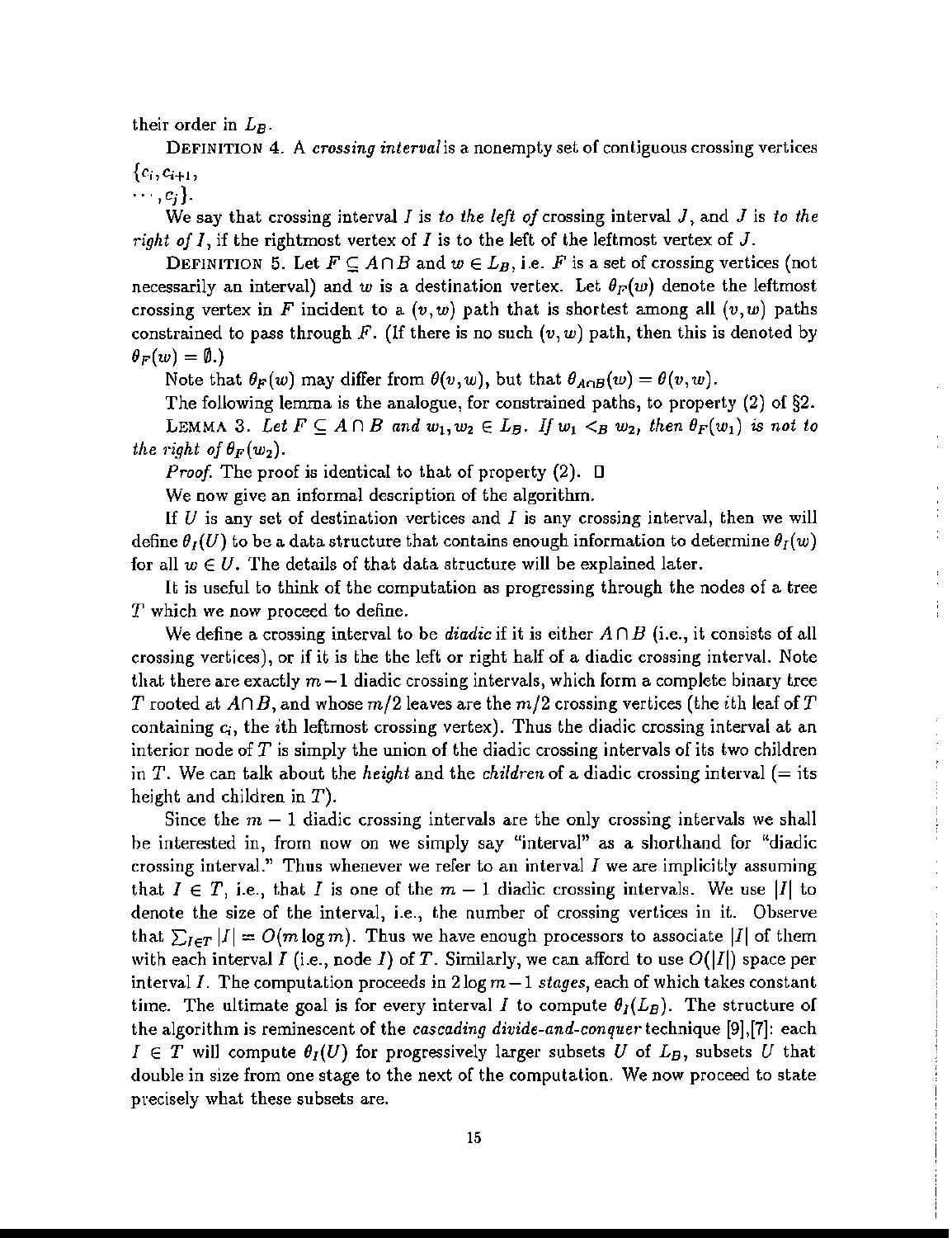DEFINITION 6. A *k*-sample of  $L_B$  is obtained by choosing every kth element of  $L_B$ (i.e., every element whose rank in  $L_B$  is a multiple of  $k$ ). For example, a 4-sample of  $L_B$  is  $(w_4, w_8, \dots, w_m)$ . For  $k \in \{0, 1, \dots, \log m\}$ , let  $U_k$  denote an  $(m/2^k)$ -sample of *LB·*

For example:

$$
U_0 = \{w_m\},
$$
  
\n
$$
U_1 = \{w_{m/2}, w_m\},
$$
  
\n
$$
U_2 = \{w_{m/4}, w_{m/2}, w_{3m/4}, w_m\},
$$
  
\n
$$
U_3 = \{w_{m/8}, w_{m/4}, w_{3m/8}, w_{m/2}, w_{5m/8}, w_{3m/4}, w_{7m/8}, w_m\},
$$

$$
U_{\log m} = \{w_1, w_2, \cdots, w_m\} = L_B.
$$
  
=  $2|U_{L-1}|$ .

Note that  $|U_k| = 2^k = 2|U_{k-1}|$ .

At the *t*th stage of the algorithm, an interval *I* of height *h* in *T* will use its  $|I|$ processors to compute, in constant time,  $\theta_I(U_{t-h})$  if  $h \le t \le h + \log m$ . It does so with the help of information from  $\theta_I(U_{t-1-k}), \theta_{\text{LeftChild}(I)}(U_{t-k}),$  and  $\theta_{\text{RightChild}(I)}(U_{t-k}),$  all of which are available from the previous stage  $t-1$ . If  $h > t$  or  $t > h + \log m$  then interval *I* does nothing during stage *t.* Thus before stage *h* the interval *I* lies "dormant," then at stage  $t = h$  it first "wakes up" and computes  $\theta_I(U_0)$ , then at the next stage  $t = h + 1$ . it computes  $\theta_I(U_1)$ , etc. At step  $t = h + \log m$  it computes  $\theta_I(U_{\log m})$ , after which it is done. The details of what information I stores and how it uses its  $|I|$  processors to perform stage  $t$  in constant time are given below. First, we observe the following.

LEMMA 4. *The algorithm terminates after*  $2 \log m - 1$  *stages.* 

*Proof* After stage h+logm every interval *I* of height *h* is done, i.e., it has computed  $\theta_I(L_B)$ . The root interval has height log  $m-1$  and thus is done after stage  $2\log m - 1$ .  $\mathsf{\Pi}$ 

Thus to establish the main claim of this section, it suffices to prove the following lemma.

LEMMA 5. *With*  $|I|$  processors and  $O(|I|)$  space assigned to each interval  $I \in T$ , *every stage of the algorithm can be completed in constant time.*

 $\begin{array}{c} 1 \\ 1 \\ 1 \\ 1 \end{array}$ 

The rest of this section proves the above lemma.

*We* begin by describing the way in which an interval *I* at height *h* in *T* stores  $\theta_I(U_{t-h})$  using only |I| space. Rather than directly storing the values  $\theta_I(w)$  for all  $w \in U_{t-h}$  (which would require  $|U_{t-h}|$  space), we store instead the *inverse* mapping, which turns out to have a compact  $O(|I|)$  space encoding because of the monotonicity property guaranteed by Lemma 3. In other words, for each  $c \in I$ , let

$$
\pi_I(c,t)=\{w\in U_{t-h}|\theta_I(w)=c\}.
$$

Then Lemma 3 implies that the elements of  $\pi_I(c, t)$  are contiguous in the list  $U_{t-h}$ . More specifically, the sets  $\pi_I(c, t)$ ,  $c \in I$ , form a partition of the set  $U_{t-h}$  into II subsets each of which is either empty or contains contiguous elements in  $U_{t-h}$ . Therefore *I* does not need to store the elements of  $\pi_I(c,t)$  explicitly, but rather by just remembering where they begin and end in  $U_{t-h}$ , i.e.,  $O(1)$  space for each  $c \in I$ . Of course  $U_{t-h}$  is itself not stored explicitly by *I,* since the height *h* and stage number *t* implicitly determine it. Thus  $O(|I|)$  space is enough for storing  $\pi_I(c,t)$  for all  $c \in I$ .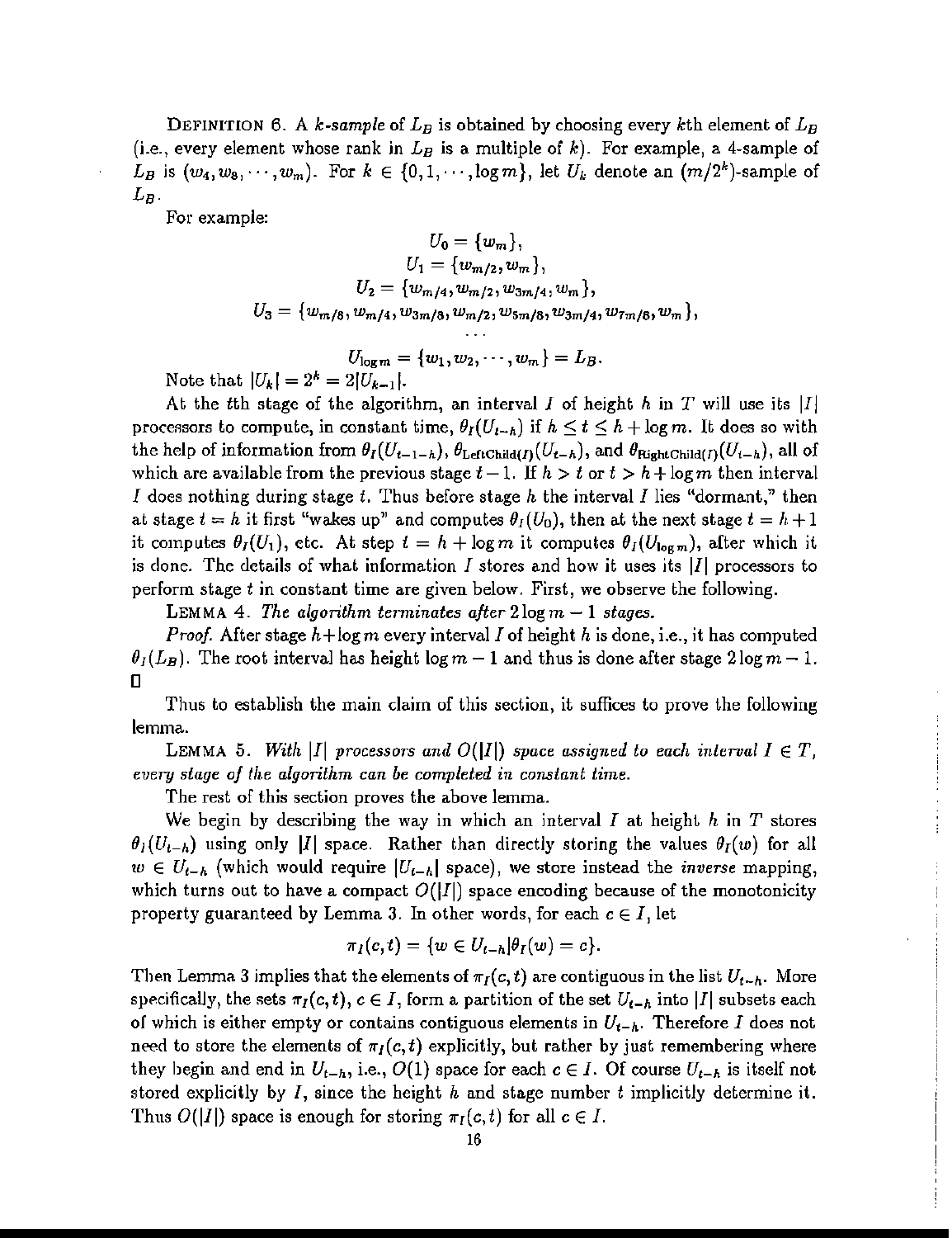Interval *I* stores the sets  $\pi_I(c,t)$ ,  $c \in I$ , in an array *RANGE<sub>I</sub>*, with entries  $RANGE_I(c) = (w_i, w_j)$  such that  $w_i$  (respectively,  $w_j$ ) is the first (respectively, last) element of  $U_{t-h}$  that belongs to  $\pi_I(c,t)$ . If  $\pi_I(c,t)$  is empty then  $RANGE_I(c)$  equals  $\emptyset$ . At stage *t* of the algorithm, *I* must update the *RANGE]* array so that it changes from being a description of the  $\pi_I(c, t - 1)$ 's to being a description of the  $\pi_I(c, t)$ 's. The rest of this section needs only to show how such an update is done in constant time by the II] processors assigned to *I*. Of course, since we are ultimately interested in  $\theta_{A \cap B}(w)$ for every  $w \in L_B$ , at the end of the algorithm we must run a postprocessing procedure which recovers this information from the  $RANGE_{A\cap B}$  array available at the root of T, i.e., it explicitly obtains  $\theta_{A\cap B}(w)$  for all  $w \in U_{\log m}$ . But this postprocessing is trivial to perform in  $O(\log m)$  time with  $O(m)$  processors, and we shall not concern ourselves with it any more.

In the rest of this section, intervals Land *R* are the left and (respectively) right children of *I* in *T*. Observe that, for any destination  $w$ ,  $\theta_I(w)$  is one of  $\theta_L(w)$  or  $\theta_R(w)$ . Furthermore, if  $\theta_I(w) = \theta_L(w)$  then  $\theta_I(w') \in L$  for every w' smaller than w (in the  $\lt_B$ ordering). Similarly, if  $\theta_I(w) = \theta_R(w)$  then  $\theta_I(w') \in R$  for any w' larger than w. (These observations follow from Lemma 3.)

The *RANGE]* array alone is not enough to enable *I* to perform the updating required at stage *t.* In addition, at each stage *t,* I must compute in a register called *CRITICAL,* an entry *Gritieal,(t)* defined as follows.

DEFINITION 7. At each stage *t,* let the *critical destination* for *I,* denoted *Criticah(t),* be the largest  $w \in U_{t-h}$  such that  $\theta_I(w) = \theta_L(w)$ . If there is no such w (i.e., if  $\theta_I(w) = \theta_R(w)$  for all  $w \in U_{t-h}$ , then *Critical<sub>I</sub>*(*t*) =  $\emptyset$ .

Note that Lemma 3 ensures that  $Critical_I(t)$  is well defined. We shall later show how storing and maintaining this critical destination enables  $I$  to update the *RANGE<sub>I</sub>* array in constant time. Of course it also places on *I* the burden of updating its  $CRITICAL_I$  register so that after stage t it contains  $Critical_I(t)$  rather than *Critical<sub>I</sub>*( $t - 1$ ). We shall later show that updating the *CRITICAL<sub>I</sub>* register can be done in constant time as well.

 $\frac{1}{3}$ Ť

We now complete this section by explaining how I performs stage *t,* i.e. how it obtains *Critical<sub>I</sub>*(*t*) and the  $\pi_I(c, t)$ 's using the  $\pi_L(c, t - 1)$ 's, the  $\pi_R(c, t - 1)$ 's, and its previous critical index  $Critical<sub>I</sub>(t-1)$ . The fact that the *II* processors can do this in constant time is based on the following three observations:

(5) *Critical<sub>I</sub>*(*t*) is either the same as *Critical<sub>I</sub>*(*t* - 1), or the successor of  $Critical_I(t-1)$  in  $U_{t-h}$ .

(6) If  $c \in L$  then  $\pi_I(c, t) = \pi_L(c, t-1) - \{\text{the elements of } \pi_L(c, t-1)\}$ 

that are larger than  $\text{Critical}_I(t)$  in the  $\lt B$  ordering.

(7) If  $c \in R$  then  $\pi_I(c,t) = \pi_R(c,t-1) - \{\text{the elements of } \pi_R(c,t-1)\}$ 

that are less than or equal to  $\text{Critical}_I(t)$  in the  $\lt B$  ordering.

Correctness of (5)-(7) follows from the definitions. Their algorithmic implications are discussed next.

Updating the *GRITIGAL,* register. Relationship (5) implies that in order to update *CRITICAL<sub>I</sub>* (i.e., compute *Critical<sub>I</sub>(t)*) all *I* has to do is determine which of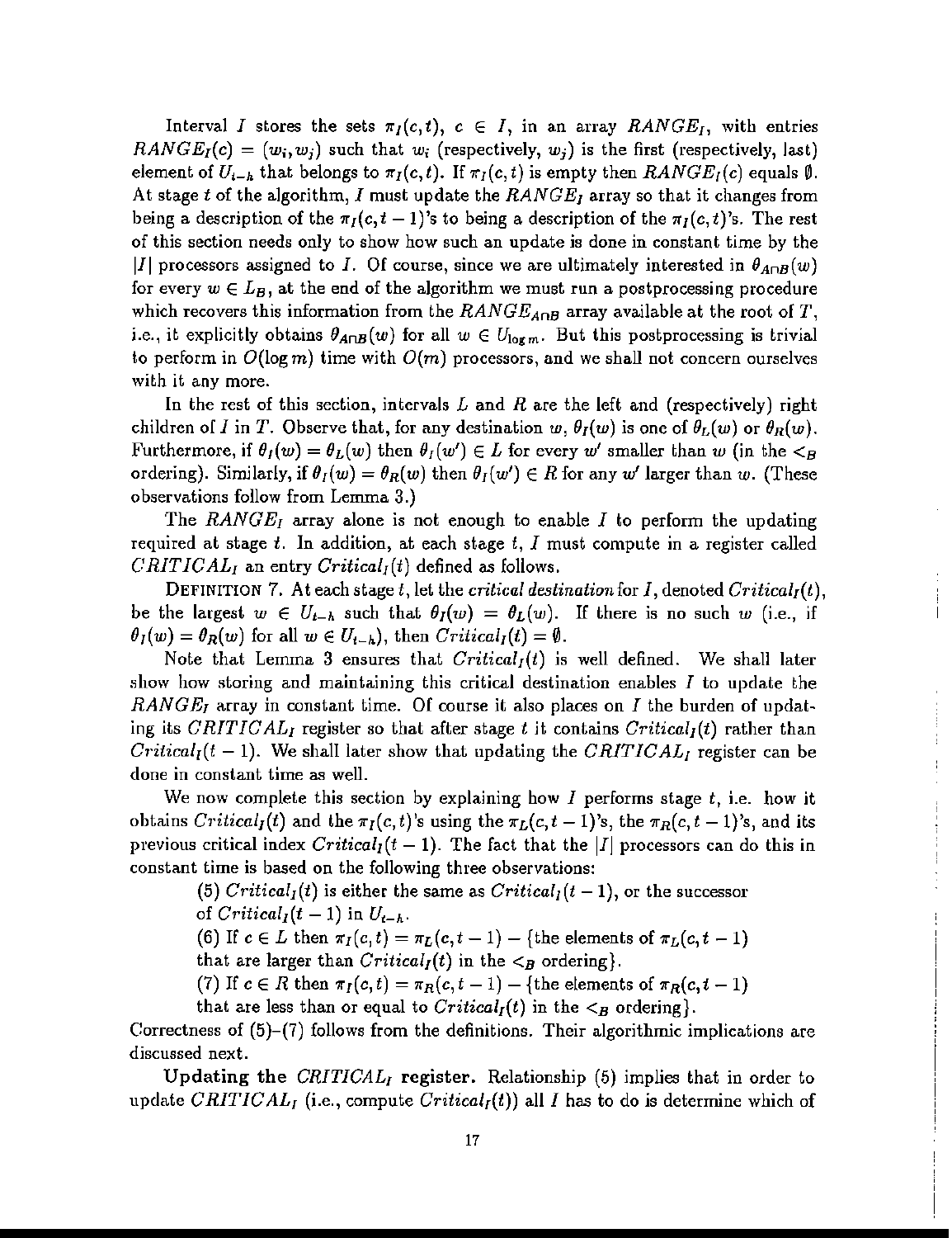*Critical<sub>I</sub>*(*t* – 1) or its successor in  $U_{t-h}$  is the correct value of *Critical<sub>I</sub>*(*t*). This is done as follows. If  $Critical<sub>I</sub>(t-1)$  has no successor in  $U<sub>t-h</sub>$  then  $Critical<sub>I</sub>(t-1) = w<sub>m</sub>$  and hence  $\text{Critical}_I(t) = \text{Critical}_I(t-1)$ . Otherwise the updating is done in the following two steps. For shorthand, let r denote  $Critical_I(t-1)$ , and let s denote the successor of r in  $U_{t-h}$ .

- The first step is to compute  $\theta_L(s)$  and  $\theta_R(s)$  in constant time. This involves a search in *L* (respectively, *R)* for the crossover c in *L* (respectively, *R)* whose  $\pi_L(c, t-1)$  (respectively,  $\pi_R(c, t-1)$ ) contains *s*. These two searches in *L* and *R* are done in constant time with the |*I*| processors available. We explain how the search in  $L$  is done (that in  $R$  is similar and omitted).  $I$  assigns a processor to each  $c \in L$ , and that processor tests whether s is in  $\pi_L(c, t-1)$ ; the answer is "yes" for exactly one of those  $|L|$  processors and thus can be collected in constant time. Thus *I* can determine  $\theta_L(s)$  and  $\theta_R(s)$  in constant time.
- The next step consists of comparing which of the following two paths to s is better: the one through  $\theta_L(s)$ , or the one through  $\theta_R(s)$ . If the path through  $\theta_R(s)$  is the better of the two then *Critical<sub>I</sub>*(*t*) is the same as *Critical<sub>I</sub>*(*t*-1) and the *CRITICAL*<sub>*I*</sub> register stays the same (containing  $r$ ). Otherwise  $\text{Critical}_I(t)$ is s, and we set *CRITICALI* equal to s. This comparison of the two paths and resulting update are done in constant time (by one processor, in fact).

We next show how the just computed  $\text{Critical}_l(t)$  value is used to compute the  $\pi_I(c, t)$ 's in constant time.

Updating the *RANGEl* array. Relationship (6) implies the following for each  $c \in L$ :

- 1) If  $\pi_L(c, t-1)$  is to the left of *Critical<sub>I</sub>*(*t*) then  $\pi_I(c, t) = \pi_L(c, t-1)$ .
- 2) If  $\pi_L(c, t-1)$  is to the right of *Critical<sub>I</sub>*(*t*) then  $\pi_I(c, t) = \emptyset$ .
- 3) If  $\pi_L(c, t-1)$  contains *Critical<sub>I</sub>(t)* then it consists of the portion of  $\pi_L(c, t-1)$ up to (and including)  $\text{Critical}_I(t)$ .

The above facts 1)-3) immediately imply that  $O(1)$  time is enough for |L| of the |I] processors assigned to *I* to compute  $\pi_I(c,t)$  for all  $c \in L$ , by adjusting the *RANGE<sub>I</sub>*(*c*) value according to rules 1)-3) above (recall that the  $\pi_L(c,t-1)$ 's are available in L from the previous stage  $t-1$ , and  $\text{Critical}_I(t)$  has already been computed and is in the *CRITICAL*<sup>j</sup> register).

A similar argument shows that relationship (7) implies that  $|R|$  processors are enough for computing  $\pi_I(c,t)$  for all  $c \in R$ . Thus *I* can update its *RANGE<sub>I</sub>* array in constant time with  $|I|$  processors. This completes the proof of Lemma 5.

The result of this section is easily seen to provide an  $O(\log m)$  time,  $O(m \log m)$ processor CREW~PRAM solution to the problem commonly called [2],[3] "computing the row maxima of an  $m \times m$  totally monotone matrix" (we refer the reader to [2] and  $[3]$  for some of the many applications of this problem, for which a linear-time sequential solution is known  $[2]$ ).

6.2. Obtaining all rows of  $DIST_{A\cup B}$ . This section shows that  $O(m^2/\log m)$ processors and  $O(m^2)$  space suffice for computing in  $O(\log m)$  time all the  $\theta(v,w)$ 's (hence for computing the  $DIST_{A\cup B}$  matrix). Let  $L_A$  and  $L_B$  be as in previous sections.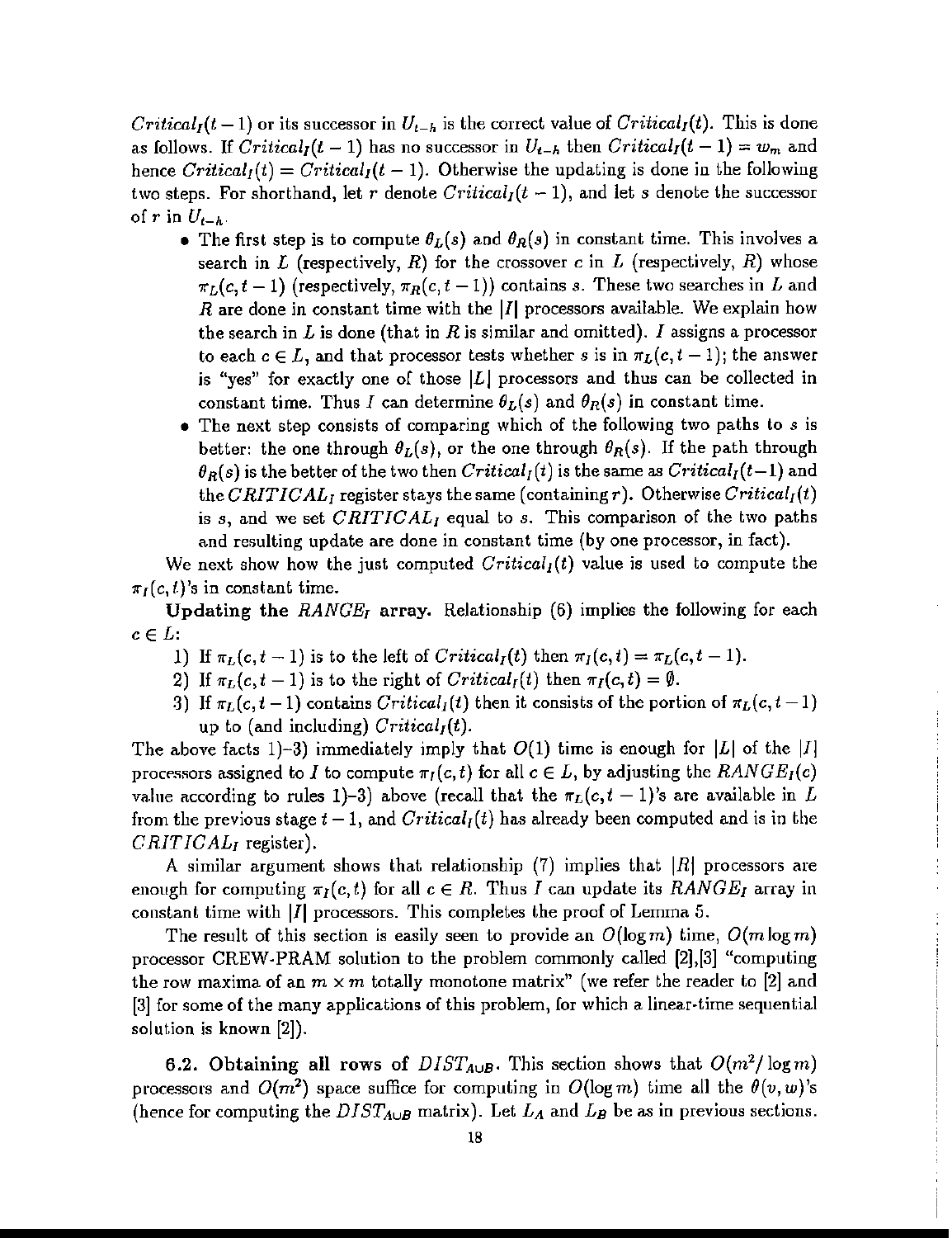

FIG. 8. *Illustrating the second stage of the computation.* 

Our task is to compute  $\theta(v, w)$  for all  $v \in L_A$  and all  $w \in L_B$ . We use  $S(L, k)$  to denote the k~sample of a list *L.*

In the first stage of the computation, we assign  $m \log m$  processors to each  $v \in$  $S(L_A, \log^2 m)$ . Then, in parallel for all  $v \in S(L_A, \log^2 m)$ , we use the method of the previous section to obtain  $\theta(v, w)$  for all  $w \in L_B$ . This first stage of the computation takes  $O(\log m)$  time,  $O(m^2)$  space, and  $O(m^2/\log m)$  processors, and obtains  $\theta(v,w)$ for all  $v \in S(L_A, \log^2 m)$  and  $w \in L_B$ .

In the second stage of the computation, we assign  $2m$  processors to each  $w \in$  $S(L_B, \log m)$ , with the task of computing  $\theta(v, w)$  for all  $v \in L_A$ . These 2m processors perform this computation for their particular *w* in O(1ogm) time, as follows. The set of  $m/\log^2 m$  values  $\{\theta(v,w) \mid v \in S(L_A, \log^2 m)\}$  partitions the common boundary of *A* and *B* into  $m/\log^2 m$  pieces  $J_1, J_2, \cdots$  (see Fig. 8). Let  $I_1, I_2, \cdots$  be the  $m/\log^2 m$  pieces (of size  $\log^2 m$  each) into which  $S(L_A, \log^2 m)$  partitions  $L_A$  (see Fig. 8). Partition the group of  $2m$  processors assigned to  $w$  into  $m/\log^2 m$  subgroups, where the *i*th subgroup contains  $\log^2 m + |J_i|$  processors whose task is to compute, for all  $v \in I_i$ , which element of  $J_i$  equals  $\theta(v, w)$ . This subgroup of  $\log^2 m + |J_i|$  processors does this as follows.

- 1) It gives each of the  $\log m$  elements of  $S(I_i, \log m)$  (say, to element v) 1 +  $|J_i|/log m$  processors that *v* uses to find out, in  $O(log m)$  time, which element of  $J_i$  equals  $\theta(v, w)$ . The set of log m values  $\{\theta(v, w) \mid v \in S(I_i, \log m)\}$  partitions  $J_i$  into log m pieces  $J_{i,1}, J_{i,2}, \cdots$ . Let  $I_{i,1}, I_{i,2}, \cdots$  be the log m pieces (of size  $\log m$  each) into which  $S(I_i, \log m)$  partitions  $I_i$ .
- 2) It partitions its  $\log^2 m + |J_i|$  processors into  $\log m$  subsubgroups, where the kth subsubgroup contains  $\log m + |J_{i,k}|$  processors whose task is to compute, for all  $v \in I_{i,k}$ , which element of  $J_{i,k}$  equals  $\theta(v,w)$ . This subsubgroup of  $\log m + |J_{i,k}|$ processors does this in  $O(\log m)$  time by giving to each of the logm elements of  $I_{i,k}$  (say, to element *v*)  $1 + |J_{i,k}| / \log m$  processors that *v* uses to find out, in  $O(\log m)$  time, which element of  $J_{i,k}$  equals  $\theta(v, w)$ .

In the third stage of the computation, we assign  $2m/\sqrt{\log m}$  processors to each  $v \in$  $S(L_A,\sqrt{\log m})$ , with the task of computing  $\theta(v,w)$  for all  $w \in L_B$ . These  $2m/\sqrt{\log m}$ processors perform this computation for their particular  $v$  in  $O(\log m)$  time, as fol-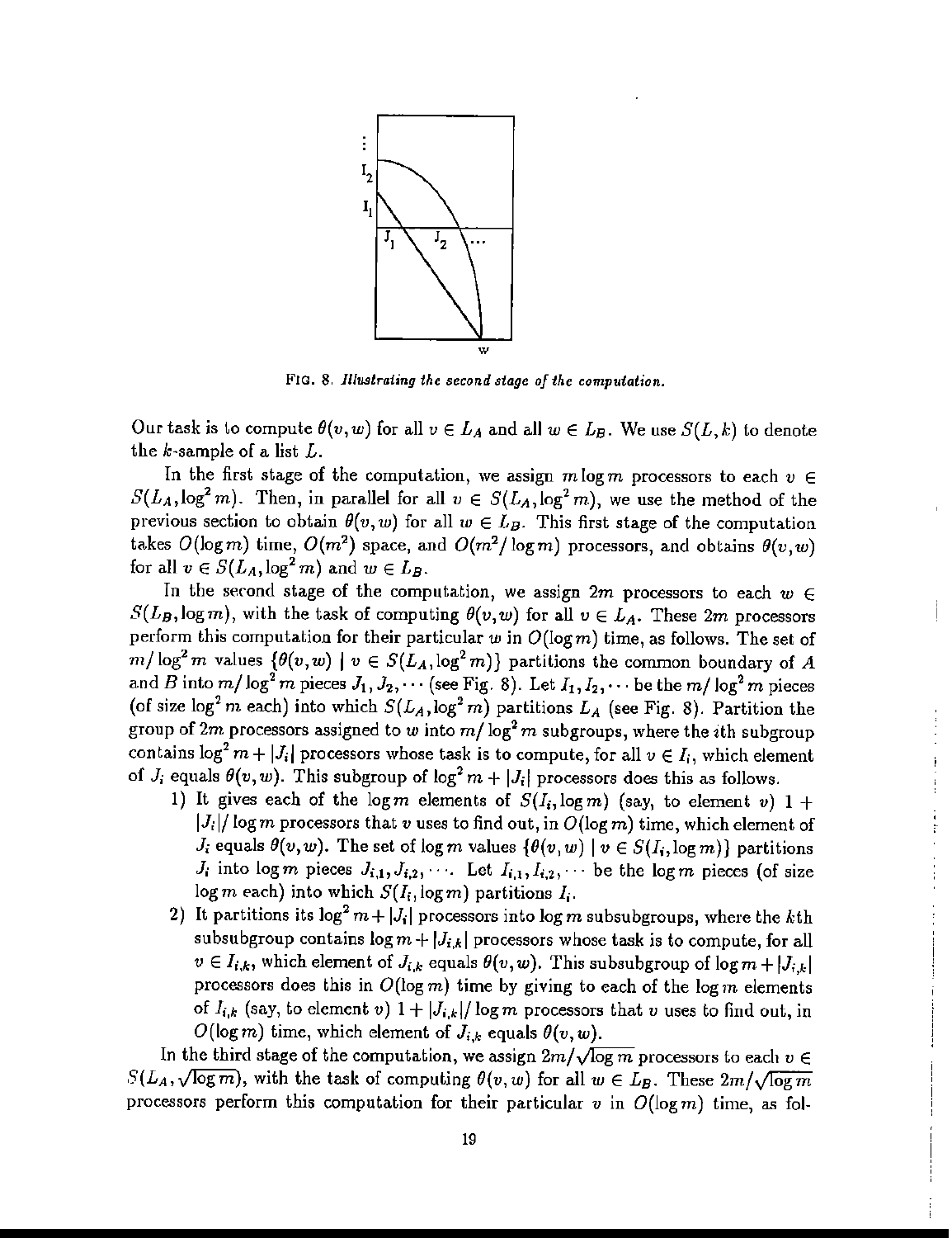lows. The set of  $m/\log m$  values  $\{\theta(v,w) \mid w \in S(L_B,\log m)\}\$  partitions the common boundary of A and B into  $m/\log m$  pieces  $J_1, J_2, \cdots$ . Let  $I_1, I_2, \cdots$  be the  $m/\log m$ pieces (of size  $\log m$  each) into which  $S(L_B, \log m)$  partitions  $L_B$ . Partition the group of  $2m/\sqrt{\log m}$  processors assigned to *v* into  $m/\log m$  subgroups, where the *i*th subgroup contains  $\sqrt{\log m} + |J_i|/\sqrt{\log m}$  processors whose task is to compute, for all  $w \in I_i$ , which element of  $J_i$  equals  $\theta(v,w)$ . This subgroup of  $\sqrt{\log m} + |J_i|/\sqrt{\log m}$  processors does this as follows.

- 1) It gives each of the  $\sqrt{\log m}$  elements of  $S(I_i,\sqrt{\log m})$  (say, to element w)  $1 +$  $|J_i|/\log m$  processors that *w* uses to find out, in  $O(\log m)$  time, which element of  $J_i$  equals  $\theta(v,w)$ . The set of  $\sqrt{\log m}$  values  $\{\theta(v,w) \mid w \in S(I_i,\sqrt{\log m})\}$ partitions  $J_i$  into  $\sqrt{\log m}$  pieces  $J_{i,1}, J_{i,2}, \cdots$  Let  $I_{i,1}, I_{i,2}, \cdots$  be the  $\sqrt{\log m}$ pieces (of size  $\sqrt{\log m}$  each) into which  $S(I_i, \sqrt{\log m})$  partitions  $I_i$ .
- 2) It partitions its  $\sqrt{\log m} + |J_i| / \sqrt{\log m}$  processors into  $\sqrt{\log m}$  subsubgroups. The kth subsubgroup contains  $1 + |J_{i,k}|/\sqrt{\log m}$  processors whose task is to compute, for all  $w \in I_{i,k}$ , which element of  $J_{i,k}$  equals  $\theta(v,w)$ . This subsubgroup of  $1+|J_{i,k}|/\sqrt{\log m}$  processors does this in  $O(\log m)$  time as follows:
	- (a) If  $|J_{i,k}| \geq \log m$ , by giving to each of the  $\sqrt{\log m}$  elements of  $I_{i,k}$  (say, to element *w*)  $|J_{i,k}|/log m$  processors that *w* uses to find out, in  $O(log m)$ time, which element of  $J_{i,k}$  equals  $\theta(v,w)$ .
	- (b) If  $|J_{i,k}| < \log m$ , by partitioning  $I_{i,k}$  into  $1 + |J_{i,k}|/\sqrt{\log m}$  equal pieces  $I_{i,k,1}, I_{i,k,2}, \cdots$  (each of size at most log  $m/|J_{i,k}|$ ) and giving each  $I_{i,k,l}$  one processor. This processor sequentially finds  $\theta(v, w)$  for all  $w \in I_{i,k,l}$  in  $O(\log m)$  time, since  $|I_{i,k,l}| |J_{i,k}| = O(\log m)$ .

The fourth stage of the computation "fills in the blanks" by actually computing  $\theta(v,w)$  for all  $v \in L_A$  and  $w \in L_B$ . It does so with only  $m^2/\log m$  processors by exploiting what was computed in the previous stages. Partition  $L_A$  into  $m/\sqrt{\log m}$ contiguous blocks  $X_1, X_2, \cdots$  of size  $\sqrt{\log m}$  each. Similarly, partition  $L_B$  into  $m/\sqrt{\log m}$ contiguous blocks  $Y_1, Y_2, \cdots$  of size  $\sqrt{\log m}$  each. Let  $Z_{ij}$  be the interval on the boundary common to A and B that is defined by the set of  $\theta(v,w)$  such that  $v \in X_i$  and  $w \in Y_j$ . Of course we already know the beginning and end of each such interval *Zii* (from the third stage of the computation). Furthermore, we have the following lemma.

LEMMA 6. 
$$
\sum_{i=1}^{m/\sqrt{\log m}} \sum_{j=1}^{m/\sqrt{\log m}} |Z_{ij}| = O(m^2/\sqrt{\log m}).
$$

*Proof.* First, observe that  $Z_{ij}$  and  $Z_{i+1,j+1}$  are adjacent intervals that are disjoint except for one possible common endpoint (the rightmost point in  $Z_{ij}$  and the leftmost point in *Zi+I.i+l* may coincide). This observation implies that for any given integer  $\delta$  ( $0 \leq |\delta| \leq m/\sqrt{\log m}$ ), we have (it is understood that  $|Z_{ij}| = 0$  if  $j < 1$  or  $j >$  $m/\sqrt{\log m}$ :

$$
\sum_{i=1}^{m/\sqrt{\log m}} |Z_{i,i+\delta}| = O(m).
$$

The lemma follows from the above simply by re-writing the summation in the lemma's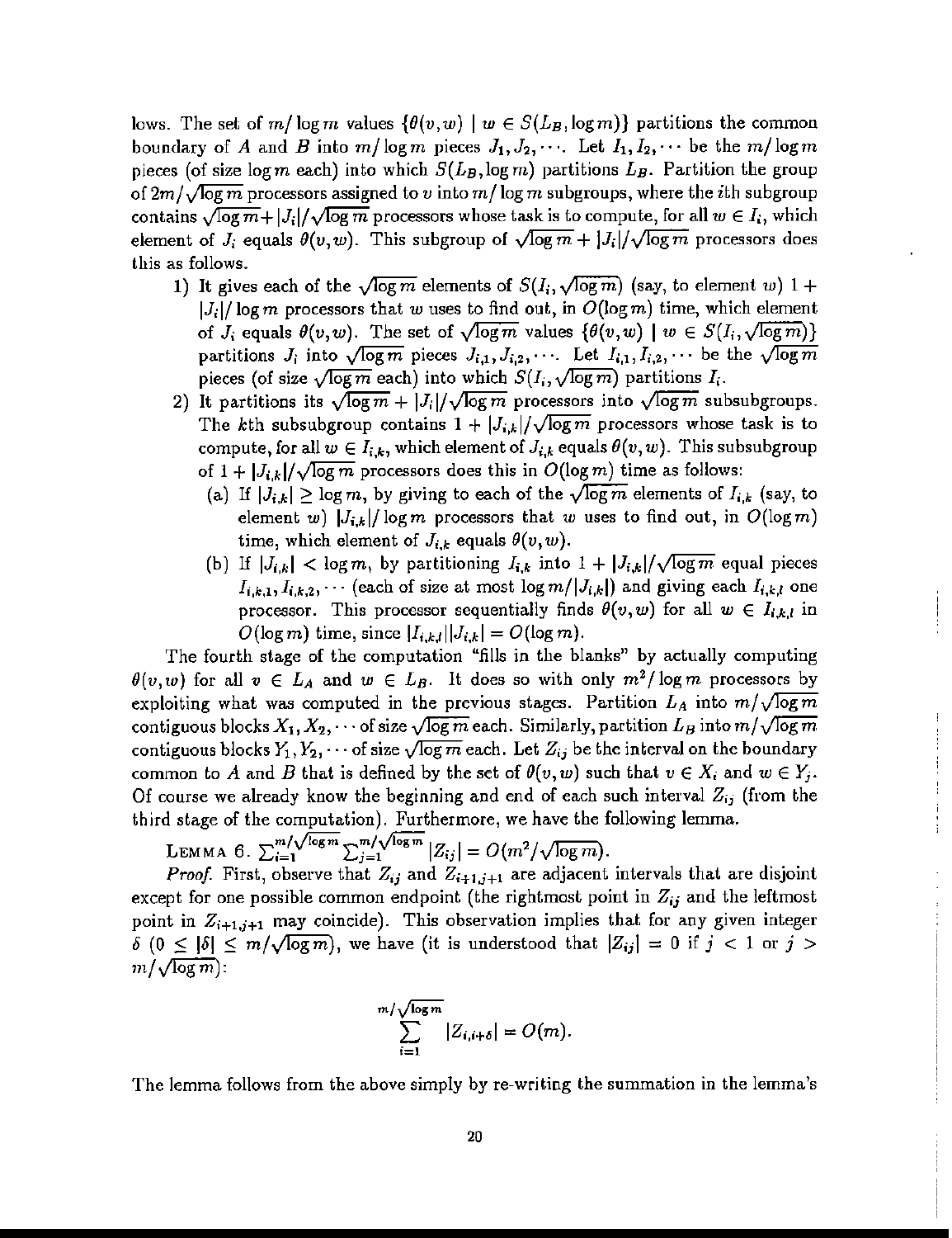statement:

$$
\sum_{\delta=-m/\sqrt{\log m}}^{m/\sqrt{\log m}} \sum_{i=1}^{\lfloor m/\sqrt{\log m} \rfloor} |Z_{i,i+\delta}|
$$

. 0

The above lemma implies that with a total of  $m^2/\log m$  processors, we can afford to assign a group of  $1 + |Z_{ij}|/\sqrt{\log m}$  processors to each pair  $X_i, Y_j$ . The task of this group is to compute  $\theta(v, w)$  for all  $v \in X_i$  and  $w \in Y_j$  (of course each such  $\theta(v,w)$  is in  $Z_{ij}$ ). It suffices to show how such a group performs this computation in  $O(\log m)$  time. If  $|Z_{ij}| \leq \sqrt{\log m}$  then a single processor can solve the problem in  $O((\sqrt{\log m})^2) = O(\log m)$  time, by the quadratic work method of §3. If  $|Z_{ij}| > \sqrt{\log m}$ then we partition  $Z_{ij}$  into  $|Z_{ij}|/\sqrt{\log m}$  pieces  $J_1, J_2, \cdots$  of size  $\sqrt{\log m}$  each. We assign to each  $J_k$  one processor which solves sequentially the subproblem defined by  $X_i$ ,  $J_k$ ,  $Y_j$ , i.e., it computes for each  $v \in X_i$  and  $w \in Y_j$  the leftmost point of  $J_k$  through which passes a path that is shortest among the *v-to-w* paths that are constrained to go through  $J_k$ . This sequential computation takes  $O(\log m)$  time (again, using the method of §3). It is done in parallel for all the  $J_k$ 's. Now we must, for each pair  $v, w$  with  $v \in X_i$ and  $w \in Y_j$ , select the best crossing point for it among the  $|Z_{ij}|/\sqrt{\log m}$  possibilities returned by each of the above-mentioned sequential computations. This involves a total (i.e., for all such *v*, *w* pairs) of  $O(|X_i||Y_i||Z_{ij}|/\sqrt{\log m}) = O(|Z_{ij}|\sqrt{\log m})$  comparisons, which can be done in  $O(\log m)$  time by the  $|Z_{ij}|/\sqrt{\log m}$  processors available (Brent's theorem).

7. CRCW-PRAM algorithm. This section briefly sketches how the partitioning schemes of §6.2 translate into a CRCW-PRAM algorithm of time complexity  $O(\log n(\log \log m)^2)$ and processor complexity  $O(mn/\log\log m)$ . Again, it suffices to show how  $DIST_{A\cup B}$ can be obtained from  $DIST_A$  and  $DIST_B$  in  $O((\log \log m)^2)$  time and with  $m^2/\log \log m$ processors.

Ť.

We first describe a preliminary procedure that has the right time complexity but does too much work:  $O(m^2 \log m)$  work. The procedure is recursive, and we describe it for the more general case when  $DIST_A$  is  $\ell \times h$  and  $DIST_B$  is  $h \times \ell$  (that is,  $|L_A|$  =  $|L_B| = \ell$  and the common boundary has size h). It suffices to show that we can, in  $O(\log \log h \log \ell)$  time and  $\ell h \log \ell$  work, compute  $\theta(v, w)$  for all  $v \in L_A$  and  $w \in L_B$ .

The first stage of the preliminary algorithm partitions  $L_A$  into  $\sqrt{\ell}$  contiguous blocks  $X_1, X_2, \cdots$  of size  $\sqrt{\ell}$  each. Similarly,  $L_B$  is partitioned into  $\sqrt{\ell}$  contiguous blocks  $Y_1, Y_2, \cdots$  of size  $\sqrt{\ell}$  each. In parallel for each pair *v*, *w* such that *v* is an endpoint of an  $X_i$  and w is an endpoint of a  $Y_j$ , we compute, in  $O(\log \log h)$  time and  $O(h)$  work, the point  $\theta(v,w)$ . Thus, if we let  $Z_{ij}$  denote the interval on the boundary common to *A* and *B* that is defined by the set  $\theta(v, w)$  such that  $v \in X_i$  and  $w \in Y_i$ , then after this stage of the computation we know the beginning and end of each such interval  $Z_{ij}$ .

The second stage of the computation "fills in the blanks" by doing, in parallel, *e* recursive calls, one for each  $X_i, Y_j$  pair. The call for pair  $X_i, Y_j$  returns  $\theta(v, w)$  for all  $v \in X_i$  and  $w \in Y_j$  (of course each such  $\theta(v,w)$  is in  $Z_{ij}$ ).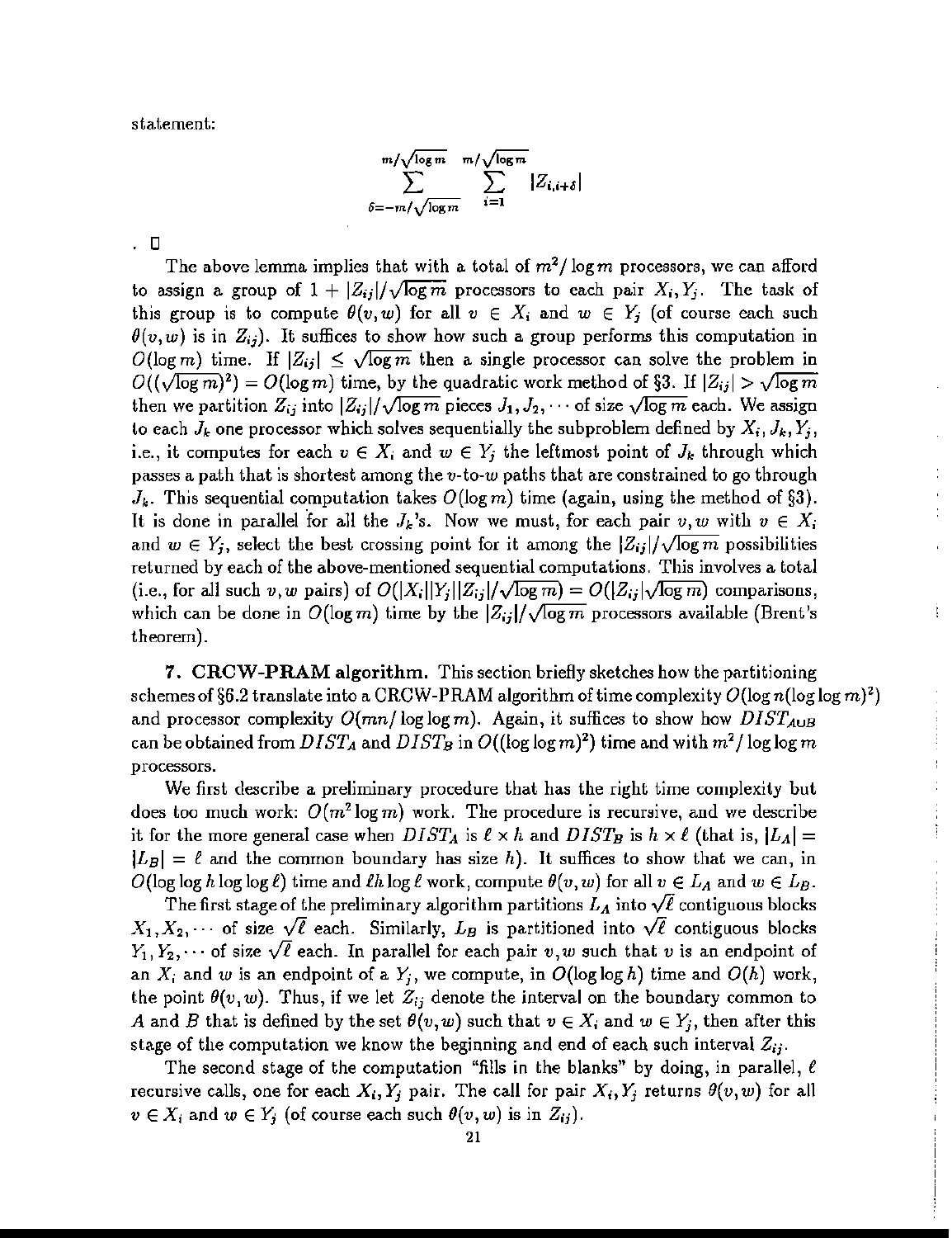The time and work complexities of the above method satisfy the recurrences:

$$
T(\ell,h)\leq T(\sqrt{\ell},h)+c_1\log\log h,
$$

$$
W(\ell,h)\leq \max\{c_2\ell h,\sum_{i,j}W(\sqrt{\ell},|Z_{ij}|)\},\
$$

where  $c_1$  and  $c_2$  are constants. The time recurrence implies that  $T(\ell, h) = O(\log \log h \log \log \ell)$ . That the processor recurrence implies  $W(\ell, h) = O(\ell h \log \ell)$  becomes apparent once we observe that  $\sum_{i,j} |Z_{ij}| \leq 2h\sqrt{\ell}$ . The proof of this last fact is similar to that of Lemma 6:  $\sum_{i,j} |Z_{ij}|$  is rewritten as  $\sum_{i,\delta} |Z_{i,i+\delta}| \leq \sum_{\delta} h \leq 2h\sqrt{\ell}$ . This completes the proof of the preliminary CRCW-PRAM bound.

To decrease the work done from  $O(m^2 \log m)$  down to  $O(m^2 \log \log m)$  (which would imply the bound we claimed in the abstract of this paper), we use a partitioning scheme similar to the ones we used in the CREW-PRAM method, in §6.2. We partition the common boundary into  $\log m$  contiguous blocks  $J_1, \dots, J_{\log m}$  of size  $m/\log m$  each, then we create  $\log m$  subproblems where the *i*th one consists of computing  $\theta_{J_i}(v, w)$  for all  $v \in S(L_A, \log m)$  and  $w \in S(L_B, \log m)$ . We solve in parallel all such subproblems using the preliminary scheme of the previous paragraph, then we "collect answers": for each  $v \in S(L_A, \log m)$  and  $w \in S(L_B, \log m)$  we compute the correct  $\theta(v, w)$  from among  $\theta_{J_1}(v,w),\cdots,\theta_{J_{\log m}}(v,w)$ . As in Subsection 6.2, the  $\theta(v,w)$ 's so computed define a partition of the common boundary into  $Z_{ij}$ 's whose corresponding subproblems we solve as in the schemes of Subsection 6.2: if a  $Z_{ij}$  is "small" (i.e.,  $\leq$  log m) then we solve it using the preliminary algorithm otherwise we partition it into small pieces, solve each of them using the preliminary algorithm, and then collect answers. An analysis like those of §6.2 reveals that the work done is  $O(m^2 \log \log m)$ , while the time complexity remains  $O((\log \log m)^2)$ .

Of course the same algorithm as above yields different complexity bounds when we use in it other CRCW-PRAM methods for computing the min of *h* objects.

8. Conclusion. We gave a number of PRAM algorithms for the string editing problem. The algorithms were fast and efficient, but the best *time* x *processors* bound still did not match the time complexity of the best serial algorithm for the problem  $[19]$ ,  $[30]$ .

Acknowledgements. The authors are grateful to the referees and to Danny Chen for their careful reading and useful comments, and to Alok Aggarwal for pointing out an error in an earlier analysis of §7.

A referee pointed out that ideas similar to those in §2 were independently found by Baruch Schieber and Uzi Vishkin.

#### REFERENCES

[1J A.V. AHO, D.S. HIRSCHBERG, AND J.D. ULLMAN, *Bounds on the complexity a/the longest common subsequence problem,* J. Assoc. Comput. Mach., 23 (1976), pp. 1-12.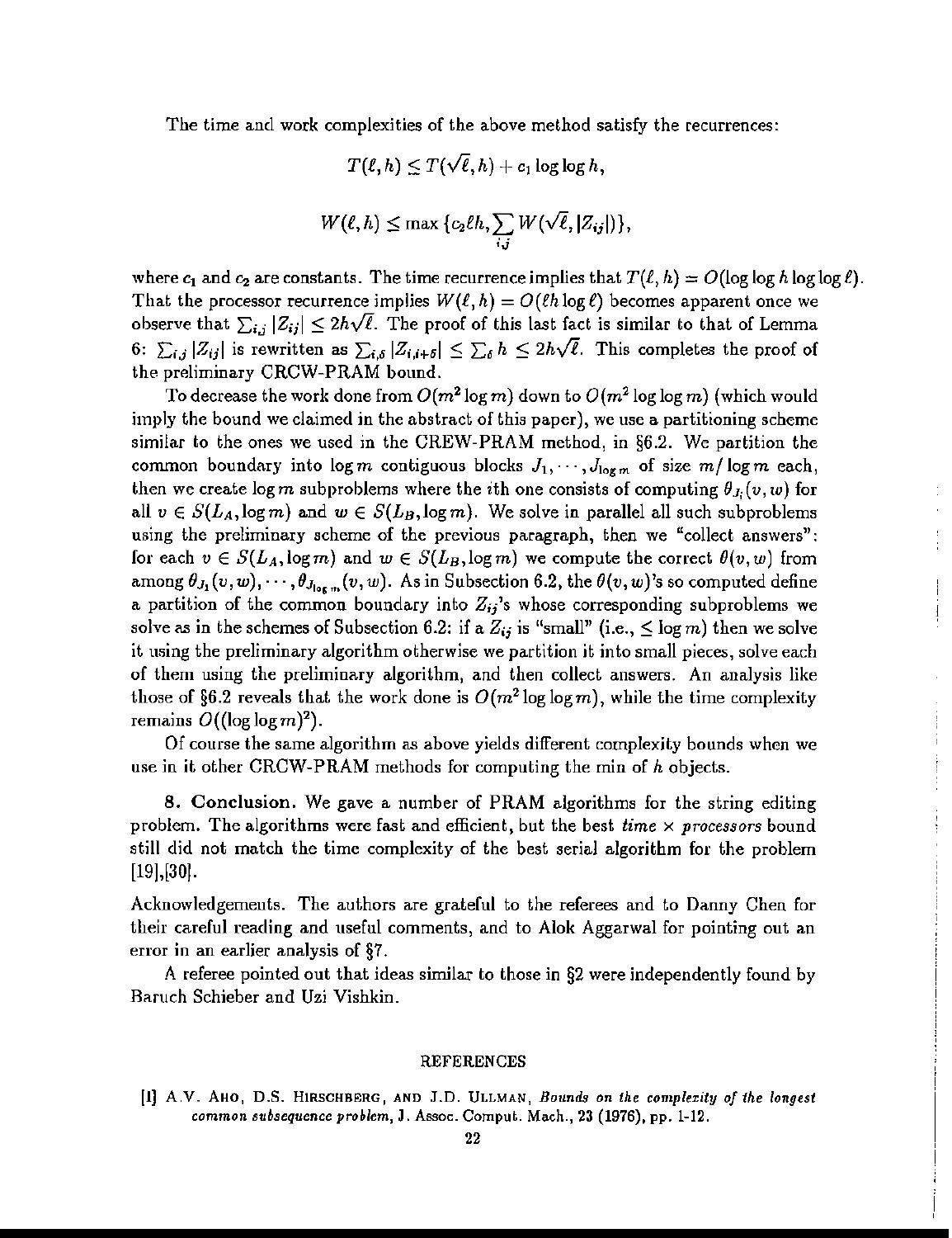- [2] A. AOGARWAL, M. KLAWE, S. MORAN, P. SHOR, AND R. WILBER, *Geometric applications of a matrix searching algorithm,* Algorithmica, 2 (1987) pp. 209-233.
- [3] A. AGGARWAL AND J. PARK, *Notes on searching* in *multidimensional monotone arrays,* in Proe. 29th Annual IEEE Symposium on Foundations of Computer Science, 1988, IEEE Computer Society, Washington, DC, pp. 497-512.
- [4] -, *Paratlel searching in multidimensional monotone arrays,* unpublished manuscript, May 31, 1989.
- [5] A.V. AHO, J.E. HOPCROFT, AND J.D. ULLMAN, *The Design and Analysis of ComputerAlgorithms,* Addison·Wesley, Reading, MA, (1974).
- [6] A. ApOSTOLICO AND C. GUERRA, *The longest common subsequence problem revisited,* Algorithmica, 2, (1987), pp. 315-336.
- [7] M.J. ATALLAH, R. COLE, AND M.T. GOODRICH, *CCl3cading divide-and-conquer: a techniqtle for designing parallel algorithms,* in Proc. 28th Annual IEEE Symposium on Foundations of Computer Science, Marina Del Rey, CA, 1987, IEEE Computer Society, Washington, DC, pp.151-160.
- [8] R.P. BRENT, *The parallel evaluation of general arithmetic expressions,* J. Assoc. Comput. Mach., 21(1974), pp.201-206.
- [9] R. COLE, *Parallel merye sorl,* in Proc. 27th Annual IEEE Symposium on Foundations of Computer Science, IEEE Computer Society, Washingotn, DC, (1986), pp.511-516.
- [10] F.E. FICH, R.L. RADGE, AND A. WIDGDERSON, *Relation between concurrent-write models of parallel computation,* in Proc. 3rd Annual ACM Symposium on Distributed Computing, Association for Computing Machinery, New York, 1984, pp. 179-189.
- [1l] H. FUCHS, Z.M. KEDEM, AND S.P. USELTON, *Optimal surface reconstruction from planar contours,* Communications of the Assoc. Comput. Mach., 20 (1977), pp. 693-702.
- [12] Z. GALIL AND R. GIANCARLO, *Data structures and algorithms for approximate string matching,* Tech. Report, Department of Computer Science, Columbia University, NY, 1987.
- [13] A.G. IVANOV, *Recognition 0/ an approximate occurrence of words on a turing machine in real lime,* Math. USSR Izv., 24 (1985), pp. 479-522.
- [14} Z.M. I(EDEM AND H. FUCHS, On *finding several shortest paths* in *cerlain graphs,* in Proc. 18th Allerton Conference on Communication, Control, and Computing, October 1980, pp. 677-683.
- [Hi] R.E. LADNER AND M.J. FISCHER, *Parallel prefix computation,* J. Assoc. Comput. Mach., 2i (1980),pp.831-838.
- [16] G. LANDAU AND U. VISHKIN, *Introducing efficient parallelism into approximate string matching and a new serial algorithm,* in Proe. 18th Annual ACM Symposium on Theory ofComputing, Association for Computing Machinery, New York, 1986, pp. 220-230.
- [17] V.I LE:VENSHTEIN, *Binary codes capable of corrtcting deletions, inserlions and reversals,* Soviet Phys. Dokl., 10 (1966), pp. 707-710.
- [18] H. M. MARTINEZ, ED., *Mathematical and computational problems* in *the analysis of molecular sequences,* Bull. Math. Bio. (Special Issue Honoring M. O. Dayhoff), 46 (1984).
- [19] W. J. MASEK AND M. S. PATERSON, *A faster algorithm computing string edit distances,* J. Comput. System Sci., 20 (1980), pp. 18-31.
- [20] T. R. MATHIES, *A fast parallel algorithm to detennine edit distance,* Tech. Report CMU-CS-88-130, Department of Computer Science, Carnegie Mellon University, Pittsburgh, PA, April 1988.
- [21] S. B. NEEDLEMAN AND C.D. WUNSCH, *A general method applicable to the search/orsimilarities in the amino-acid sequence of two proteins*, J. Molecular Bio., 48 (1973), pp.443-453.
- [22] S. RANI{A AND S. SAHNI, *String editing on an* SIMD *hypercube multicomputer,* Tech. Report 88-29, Department of Computer Science, University of Minnesota, March 1988, J. Parallel Distributed Comput., submitted.
- [23] D. SANKOFF, *Matching sequences under deletion-insertion constraints,* Proc. Nat. Acad. Sci. U.S.A., 69 (1972), pp.4-6.
- [24] D. SANKOFF AND J. B. KRUSKAL, 80S., *Time Warps, String Edits and Macromolecules: The Theory and Practice of Sequence Comparison,* Addison-Wesley, Reading, MA 1983.
- [25] P.H. SELLERS, *An algorithm for the distance between two finite sequences,* J. Combin. Theory,